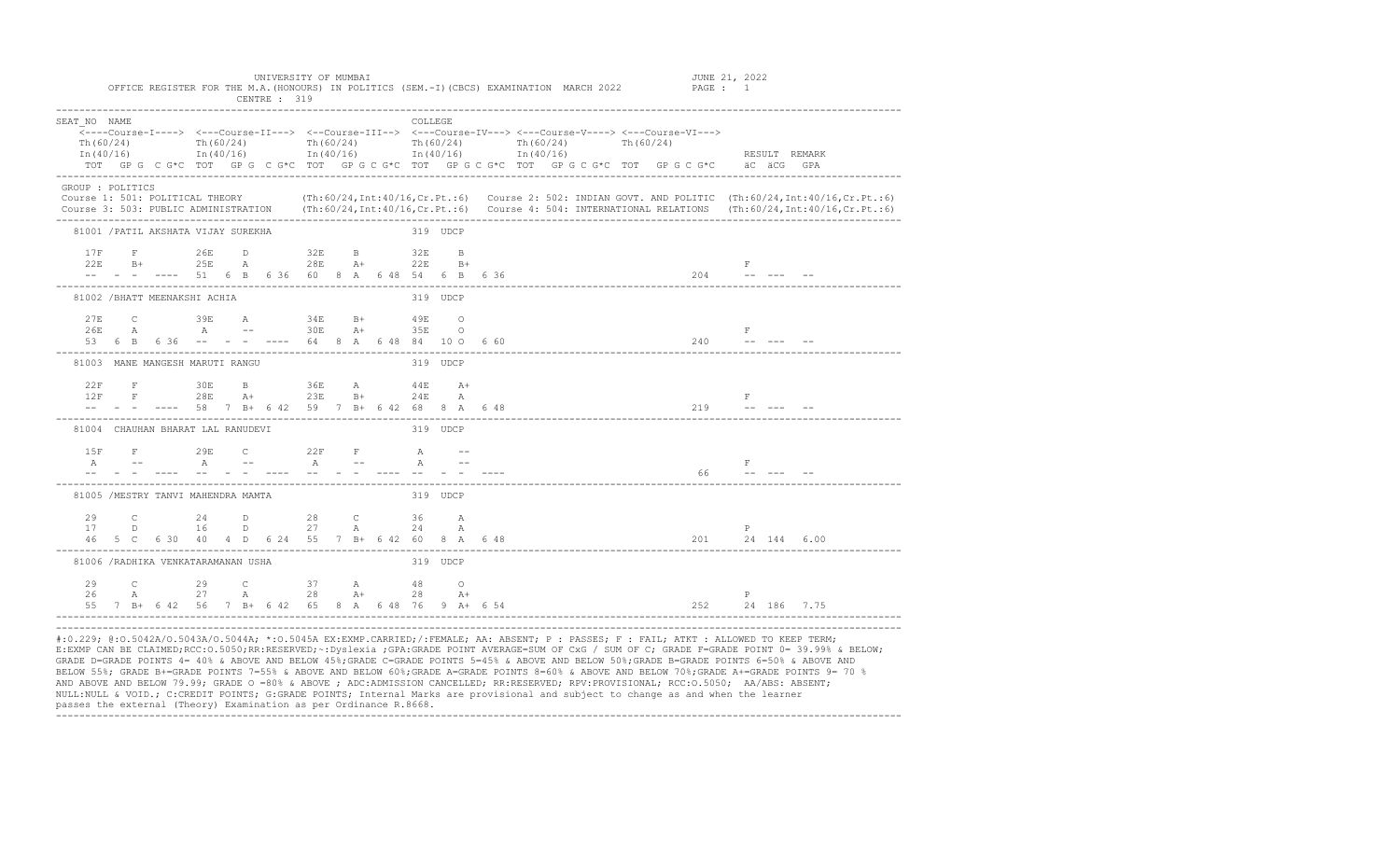| SEAT NO NAME                       |  |              |  |                                                          |  |  | <b>COLLEGE</b> |          |                                                                                                                         |                                                                                                                                                       |  |                                          |                               |                                                                                                                                                                                                                                                                                            |  |
|------------------------------------|--|--------------|--|----------------------------------------------------------|--|--|----------------|----------|-------------------------------------------------------------------------------------------------------------------------|-------------------------------------------------------------------------------------------------------------------------------------------------------|--|------------------------------------------|-------------------------------|--------------------------------------------------------------------------------------------------------------------------------------------------------------------------------------------------------------------------------------------------------------------------------------------|--|
| Th $(60/24)$                       |  | Th $(60/24)$ |  |                                                          |  |  |                |          |                                                                                                                         | <---Course-I----> <---Course-II---> <--Course-III--> <---Course-IV---> <---Course-V----> <---Course-VI---><br>Th(60/24) Th(60/24) Th(60/24) Th(60/24) |  |                                          |                               |                                                                                                                                                                                                                                                                                            |  |
|                                    |  |              |  |                                                          |  |  |                |          | $\text{In (40/16)}$ $\text{In (40/16)}$ $\text{In (40/16)}$ $\text{In (40/16)}$ $\text{In (40/16)}$ $\text{In (40/16)}$ |                                                                                                                                                       |  |                                          |                               | RESULT REMARK                                                                                                                                                                                                                                                                              |  |
|                                    |  |              |  |                                                          |  |  |                |          |                                                                                                                         | TOT GPG CG*C TOT GPG CG*C TOT GPG CG*C TOT GPG CG*C TOT GPG CG*C TOT GPG CG*C äCG GPA                                                                 |  |                                          |                               |                                                                                                                                                                                                                                                                                            |  |
| GROUP : POLITICS                   |  |              |  |                                                          |  |  |                |          |                                                                                                                         |                                                                                                                                                       |  |                                          |                               |                                                                                                                                                                                                                                                                                            |  |
|                                    |  |              |  |                                                          |  |  |                |          |                                                                                                                         |                                                                                                                                                       |  |                                          |                               | Course 1: 501: POLITICAL THEORY (Th:60/24, Int:40/16, Cr. Pt.:6) Course 2: 502: INDIAN GOVT. AND POLITIC (Th:60/24, Int:40/16, Cr. Pt.:6)<br>Course 3: 503: PUBLIC ADMINISTRATION (Th:60/24, Int:40/16, Cr. Pt.:6) Course 4: 504: INTERNATIONAL RELATIONS (Th:60/24, Int:40/16, Cr. Pt.:6) |  |
| 81007 / GHORPADE SNEHA ARUN UJWALA |  |              |  |                                                          |  |  | 319 UDCP       |          |                                                                                                                         |                                                                                                                                                       |  |                                          |                               |                                                                                                                                                                                                                                                                                            |  |
|                                    |  |              |  | 29E C 32E B 36E A 56E O                                  |  |  |                |          |                                                                                                                         |                                                                                                                                                       |  |                                          |                               |                                                                                                                                                                                                                                                                                            |  |
|                                    |  |              |  | $9F$ $F$ $6F$ $F$ $25E$ $A$ $29E$ $A^{+}$                |  |  |                |          |                                                                                                                         |                                                                                                                                                       |  |                                          | F                             |                                                                                                                                                                                                                                                                                            |  |
|                                    |  |              |  |                                                          |  |  |                |          | $-  - -    --$ 61 8 A 6 48 85 10 0 6 60                                                                                 |                                                                                                                                                       |  |                                          | $222$ -- --- --               |                                                                                                                                                                                                                                                                                            |  |
| 81008 /ANSARI MARIA                |  |              |  |                                                          |  |  |                | 319 UDCP |                                                                                                                         |                                                                                                                                                       |  |                                          |                               |                                                                                                                                                                                                                                                                                            |  |
|                                    |  |              |  | 27 C 41 A 32 B 45 A+                                     |  |  |                |          |                                                                                                                         |                                                                                                                                                       |  |                                          |                               |                                                                                                                                                                                                                                                                                            |  |
|                                    |  |              |  | $26$ A $30$ A+ $23$ B+ $29$ A+                           |  |  |                |          |                                                                                                                         |                                                                                                                                                       |  |                                          | P                             |                                                                                                                                                                                                                                                                                            |  |
|                                    |  |              |  |                                                          |  |  |                |          |                                                                                                                         | 53 6 B 6 36 71 9 A+ 6 54 55 7 B+ 6 42 74 9 A+ 6 54                                                                                                    |  |                                          |                               |                                                                                                                                                                                                                                                                                            |  |
|                                    |  |              |  | 81009 / KEDARE ANAGHA CHANDRASHEKHAR NAYANA              |  |  | 319 UDCP       |          |                                                                                                                         |                                                                                                                                                       |  |                                          |                               |                                                                                                                                                                                                                                                                                            |  |
|                                    |  |              |  |                                                          |  |  |                |          |                                                                                                                         |                                                                                                                                                       |  |                                          |                               |                                                                                                                                                                                                                                                                                            |  |
|                                    |  |              |  |                                                          |  |  |                |          |                                                                                                                         |                                                                                                                                                       |  | <b>Experience of the Second Property</b> |                               |                                                                                                                                                                                                                                                                                            |  |
|                                    |  |              |  |                                                          |  |  |                |          | $-  --$ 57 7 B+ 6 42 62 8 A 6 48 83 10 O 6 60                                                                           |                                                                                                                                                       |  | $253$ ------                             |                               |                                                                                                                                                                                                                                                                                            |  |
|                                    |  |              |  | 81010 YAMNERE KALPESH RAMKRUSHNA RATNABAT                |  |  | 319 UDCP       |          |                                                                                                                         |                                                                                                                                                       |  |                                          |                               |                                                                                                                                                                                                                                                                                            |  |
|                                    |  |              |  |                                                          |  |  |                |          |                                                                                                                         |                                                                                                                                                       |  |                                          |                               |                                                                                                                                                                                                                                                                                            |  |
|                                    |  |              |  |                                                          |  |  |                |          |                                                                                                                         |                                                                                                                                                       |  |                                          | $-$ F                         |                                                                                                                                                                                                                                                                                            |  |
|                                    |  |              |  |                                                          |  |  |                |          | $- --$ 54 6 B 6 36 41 4 D 6 24 60 8 A 6 48                                                                              |                                                                                                                                                       |  | $186$ ------                             |                               |                                                                                                                                                                                                                                                                                            |  |
|                                    |  |              |  | 81011 / RANE YASHASHREE DATTARAM SHUBHADA                |  |  | 319 UDCP       |          |                                                                                                                         |                                                                                                                                                       |  |                                          |                               |                                                                                                                                                                                                                                                                                            |  |
| $24$ D                             |  |              |  | $32$ B $40$ A $40$ A                                     |  |  |                |          |                                                                                                                         |                                                                                                                                                       |  |                                          |                               |                                                                                                                                                                                                                                                                                            |  |
|                                    |  |              |  | 24 A 25 A 29 A+ 26 A                                     |  |  |                |          |                                                                                                                         |                                                                                                                                                       |  |                                          | P                             |                                                                                                                                                                                                                                                                                            |  |
|                                    |  |              |  |                                                          |  |  |                |          | 48 5 C 6 30 57 7 B+ 6 42 69 8 A 6 48 66 8 A 6 48                                                                        |                                                                                                                                                       |  |                                          |                               | 240 24 168 7.00                                                                                                                                                                                                                                                                            |  |
|                                    |  |              |  | 81012 / KHAN TASLEEMA ALLAH BAKSH JANNATUNNISHA 319 UDCP |  |  |                |          |                                                                                                                         |                                                                                                                                                       |  |                                          |                               |                                                                                                                                                                                                                                                                                            |  |
| 20                                 |  |              |  | F 30 B 31 B 46 A+                                        |  |  |                |          |                                                                                                                         |                                                                                                                                                       |  |                                          |                               |                                                                                                                                                                                                                                                                                            |  |
| 16                                 |  |              |  | D 5 F 26 A 22 B+                                         |  |  |                |          |                                                                                                                         |                                                                                                                                                       |  |                                          | $\mathbf{F}$ and $\mathbf{F}$ |                                                                                                                                                                                                                                                                                            |  |
|                                    |  |              |  |                                                          |  |  |                |          | 36 0 F 0 0 35 0 F 0 0 57 7 B + 6 42 68 8 A 6 48                                                                         |                                                                                                                                                       |  | $196$ ------                             |                               |                                                                                                                                                                                                                                                                                            |  |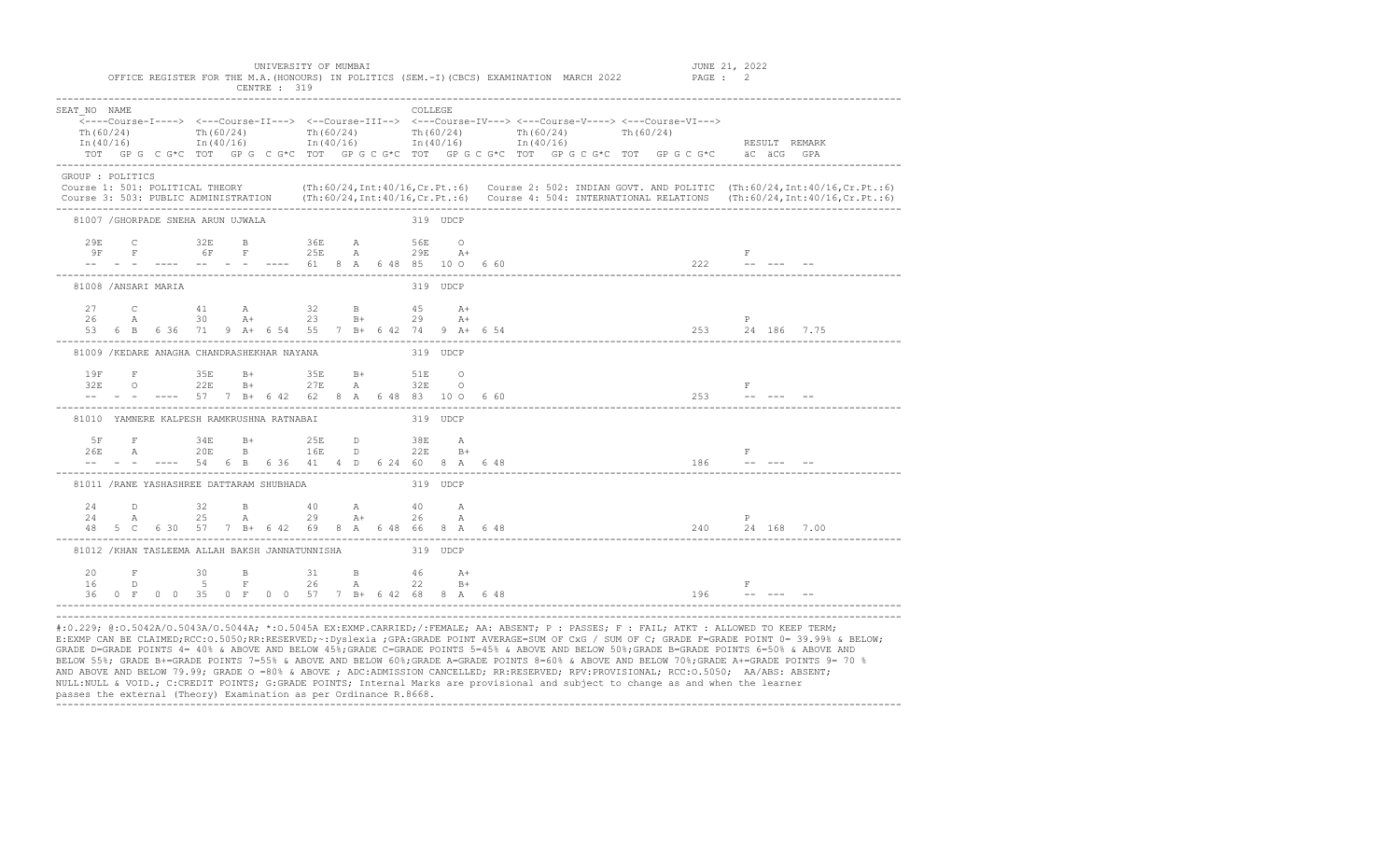| SEAT NO NAME     |                               |                                                                                                     |               |      |                                   |         |  | <b>COLLEGE</b> |          |              |              |  | <---Course-I----> <---Course-II---> <--Course-III--> <---Course-IV---> <---Course-V----> <---Course-VI---> |                                                                                                                                                                                                                                                                                                                                                                                                                                                                 |                                                                                                                                                                                                                                                                                            |  |
|------------------|-------------------------------|-----------------------------------------------------------------------------------------------------|---------------|------|-----------------------------------|---------|--|----------------|----------|--------------|--------------|--|------------------------------------------------------------------------------------------------------------|-----------------------------------------------------------------------------------------------------------------------------------------------------------------------------------------------------------------------------------------------------------------------------------------------------------------------------------------------------------------------------------------------------------------------------------------------------------------|--------------------------------------------------------------------------------------------------------------------------------------------------------------------------------------------------------------------------------------------------------------------------------------------|--|
| Th(60/24)        |                               | Th $(60/24)$                                                                                        |               |      | Th(60/24)                         |         |  | Th $(60/24)$   |          | Th $(60/24)$ | Th $(60/24)$ |  |                                                                                                            |                                                                                                                                                                                                                                                                                                                                                                                                                                                                 |                                                                                                                                                                                                                                                                                            |  |
|                  |                               | $\text{In (40/16)}$ $\text{In (40/16)}$ $\text{In (40/16)}$ $\text{In (40/16)}$ $\text{In (40/16)}$ |               |      |                                   |         |  |                |          |              |              |  |                                                                                                            |                                                                                                                                                                                                                                                                                                                                                                                                                                                                 | RESULT REMARK                                                                                                                                                                                                                                                                              |  |
|                  |                               |                                                                                                     |               |      |                                   |         |  |                |          |              |              |  | TOT GPG C G*C TOT GPG C G*C TOT GPG C G*C TOT GPG C G*C TOT GPG C G*C TOT GPG C G*C aC aCG GPA             |                                                                                                                                                                                                                                                                                                                                                                                                                                                                 |                                                                                                                                                                                                                                                                                            |  |
| GROUP : POLITICS |                               |                                                                                                     |               |      |                                   |         |  |                |          |              |              |  |                                                                                                            |                                                                                                                                                                                                                                                                                                                                                                                                                                                                 |                                                                                                                                                                                                                                                                                            |  |
|                  |                               |                                                                                                     |               |      |                                   |         |  |                |          |              |              |  |                                                                                                            |                                                                                                                                                                                                                                                                                                                                                                                                                                                                 | Course 1: 501: POLITICAL THEORY (Th:60/24, Int:40/16, Cr. Pt.:6) Course 2: 502: INDIAN GOVT. AND POLITIC (Th:60/24, Int:40/16, Cr. Pt.:6)<br>Course 3: 503: PUBLIC ADMINISTRATION (Th:60/24, Int:40/16, Cr. Pt.:6) Course 4: 504: INTERNATIONAL RELATIONS (Th:60/24, Int:40/16, Cr. Pt.:6) |  |
|                  |                               |                                                                                                     |               |      |                                   |         |  |                |          |              |              |  |                                                                                                            |                                                                                                                                                                                                                                                                                                                                                                                                                                                                 |                                                                                                                                                                                                                                                                                            |  |
|                  |                               | 81013 CHINNASWAMY SHIVA CHINNAMAL                                                                   |               |      |                                   |         |  |                | 319 UDCP |              |              |  |                                                                                                            |                                                                                                                                                                                                                                                                                                                                                                                                                                                                 |                                                                                                                                                                                                                                                                                            |  |
| 11F              |                               | <b>F</b> 30E                                                                                        |               |      | <b>B</b> 24E D                    |         |  | 52E 0          |          |              |              |  |                                                                                                            |                                                                                                                                                                                                                                                                                                                                                                                                                                                                 |                                                                                                                                                                                                                                                                                            |  |
| 20E              |                               | B 16E<br>$- - -46$ 5 C 6 30 46 5 C 6 30 86 10 O 6 60                                                |               |      | D 22E B+ 34E O                    |         |  |                |          |              |              |  |                                                                                                            | $\mathbb{F}$<br>$209$ -- --- --                                                                                                                                                                                                                                                                                                                                                                                                                                 |                                                                                                                                                                                                                                                                                            |  |
|                  |                               |                                                                                                     |               |      |                                   |         |  |                |          |              |              |  |                                                                                                            |                                                                                                                                                                                                                                                                                                                                                                                                                                                                 |                                                                                                                                                                                                                                                                                            |  |
|                  |                               | 81014 PUROHIT CHETAN DEVKISHAN NIRMALA                                                              |               |      |                                   |         |  |                | 319 UDCP |              |              |  |                                                                                                            |                                                                                                                                                                                                                                                                                                                                                                                                                                                                 |                                                                                                                                                                                                                                                                                            |  |
| 36               | $\mathbb{A}$                  |                                                                                                     | $39 \qquad A$ |      |                                   | $34$ B+ |  | $42$ $A+$      |          |              |              |  |                                                                                                            |                                                                                                                                                                                                                                                                                                                                                                                                                                                                 |                                                                                                                                                                                                                                                                                            |  |
| 25               | A                             | 61 8 A 6 48 72 9 A + 6 54 63 8 A 6 48 66 8 A 6 48                                                   |               |      | $33 \t 0 \t 29 \t A+ \t 24$       |         |  |                | A        |              |              |  | 262 24 198 8.25                                                                                            | P                                                                                                                                                                                                                                                                                                                                                                                                                                                               |                                                                                                                                                                                                                                                                                            |  |
|                  |                               |                                                                                                     |               |      |                                   |         |  |                |          |              |              |  |                                                                                                            |                                                                                                                                                                                                                                                                                                                                                                                                                                                                 |                                                                                                                                                                                                                                                                                            |  |
|                  |                               | 81015 ZAWLTHANSANG DONALD L ROHNUN S THUOMPUI                                                       |               |      |                                   |         |  | 319 UDCP       |          |              |              |  |                                                                                                            |                                                                                                                                                                                                                                                                                                                                                                                                                                                                 |                                                                                                                                                                                                                                                                                            |  |
| A                | and the state of the state of |                                                                                                     |               |      | A -- 19 F 51 O<br>A -- 10 F 31 A+ |         |  |                |          |              |              |  |                                                                                                            |                                                                                                                                                                                                                                                                                                                                                                                                                                                                 |                                                                                                                                                                                                                                                                                            |  |
| 17               |                               | $\Box$                                                                                              |               |      |                                   |         |  |                |          |              |              |  | $\mathbf{F}$ and $\mathbf{F}$ and $\mathbf{F}$                                                             |                                                                                                                                                                                                                                                                                                                                                                                                                                                                 |                                                                                                                                                                                                                                                                                            |  |
|                  |                               | -- - - ---- -- - - ---- 29 0 F 0 0 82 10 0 660                                                      |               |      |                                   |         |  |                |          |              |              |  | $128$ ------                                                                                               |                                                                                                                                                                                                                                                                                                                                                                                                                                                                 |                                                                                                                                                                                                                                                                                            |  |
|                  |                               | 81016 RAHEMAN MOMIN REHAN RASHIDA                                                                   |               |      |                                   |         |  |                | 319 UDCP |              |              |  |                                                                                                            |                                                                                                                                                                                                                                                                                                                                                                                                                                                                 |                                                                                                                                                                                                                                                                                            |  |
|                  |                               |                                                                                                     |               |      |                                   |         |  |                |          |              |              |  |                                                                                                            |                                                                                                                                                                                                                                                                                                                                                                                                                                                                 |                                                                                                                                                                                                                                                                                            |  |
|                  |                               | $24$ D $21$ F $31$ B $34$ B+<br>A -- A -- A -- 20 B                                                 |               |      |                                   |         |  |                |          |              |              |  |                                                                                                            | $\mathbf{F}$                                                                                                                                                                                                                                                                                                                                                                                                                                                    |                                                                                                                                                                                                                                                                                            |  |
|                  |                               | -- - - ---- -- - - ---- -- - ---- 54 6 B 6 36                                                       |               |      |                                   |         |  |                |          |              |              |  | $130 - - -$                                                                                                |                                                                                                                                                                                                                                                                                                                                                                                                                                                                 |                                                                                                                                                                                                                                                                                            |  |
|                  |                               | 81017 NAVATHE OMKAR DEEPAK KANCHAN                                                                  |               |      |                                   |         |  |                | 319 UDCP |              |              |  |                                                                                                            |                                                                                                                                                                                                                                                                                                                                                                                                                                                                 |                                                                                                                                                                                                                                                                                            |  |
| 16F              |                               | <b>F</b> 38E                                                                                        |               |      | <b>A</b> 32E                      |         |  | B 36E A        |          |              |              |  |                                                                                                            |                                                                                                                                                                                                                                                                                                                                                                                                                                                                 |                                                                                                                                                                                                                                                                                            |  |
| 24E              |                               | A 30E                                                                                               |               | $A+$ |                                   | 25E A   |  |                | 26E A    |              |              |  |                                                                                                            | $\begin{array}{ccc}\n & \text{F} \\  & -\text{F} \\  & -\text{F} \\  & -\text{F} \\  & -\text{F} \\  & -\text{F} \\  & -\text{F} \\  & -\text{F} \\  & -\text{F} \\  & -\text{F} \\  & -\text{F} \\  & -\text{F} \\  & -\text{F} \\  & -\text{F} \\  & -\text{F} \\  & -\text{F} \\  & -\text{F} \\  & -\text{F} \\  & -\text{F} \\  & -\text{F} \\  & -\text{F} \\  & -\text{F} \\  & -\text{F} \\  & -\text{F} \\  & -\text{F} \\  & -\text{F} \\  & -\text{$ |                                                                                                                                                                                                                                                                                            |  |
|                  |                               | $  -$ 68 8 A 6 48 57 7 B+ 6 42 62 8 A 6 48                                                          |               |      |                                   |         |  |                |          |              |              |  | 227                                                                                                        |                                                                                                                                                                                                                                                                                                                                                                                                                                                                 |                                                                                                                                                                                                                                                                                            |  |
|                  |                               | 81018 GURAV SANKET SANJAY SEEMA                                                                     |               |      |                                   |         |  |                | 319 UDCP |              |              |  |                                                                                                            |                                                                                                                                                                                                                                                                                                                                                                                                                                                                 |                                                                                                                                                                                                                                                                                            |  |
| 2.4F             |                               | D 39E A 31E                                                                                         |               |      |                                   |         |  | B 52E 0        |          |              |              |  |                                                                                                            |                                                                                                                                                                                                                                                                                                                                                                                                                                                                 |                                                                                                                                                                                                                                                                                            |  |
| 8F               |                               | F 6F F 20E B 32E O                                                                                  |               |      |                                   |         |  |                |          |              |              |  |                                                                                                            | $F$ and $F$                                                                                                                                                                                                                                                                                                                                                                                                                                                     |                                                                                                                                                                                                                                                                                            |  |
|                  |                               | $-  - - -  --$ 51 6 B 6 36 84 10 0 6 60                                                             |               |      |                                   |         |  |                |          |              |              |  | 212                                                                                                        |                                                                                                                                                                                                                                                                                                                                                                                                                                                                 |                                                                                                                                                                                                                                                                                            |  |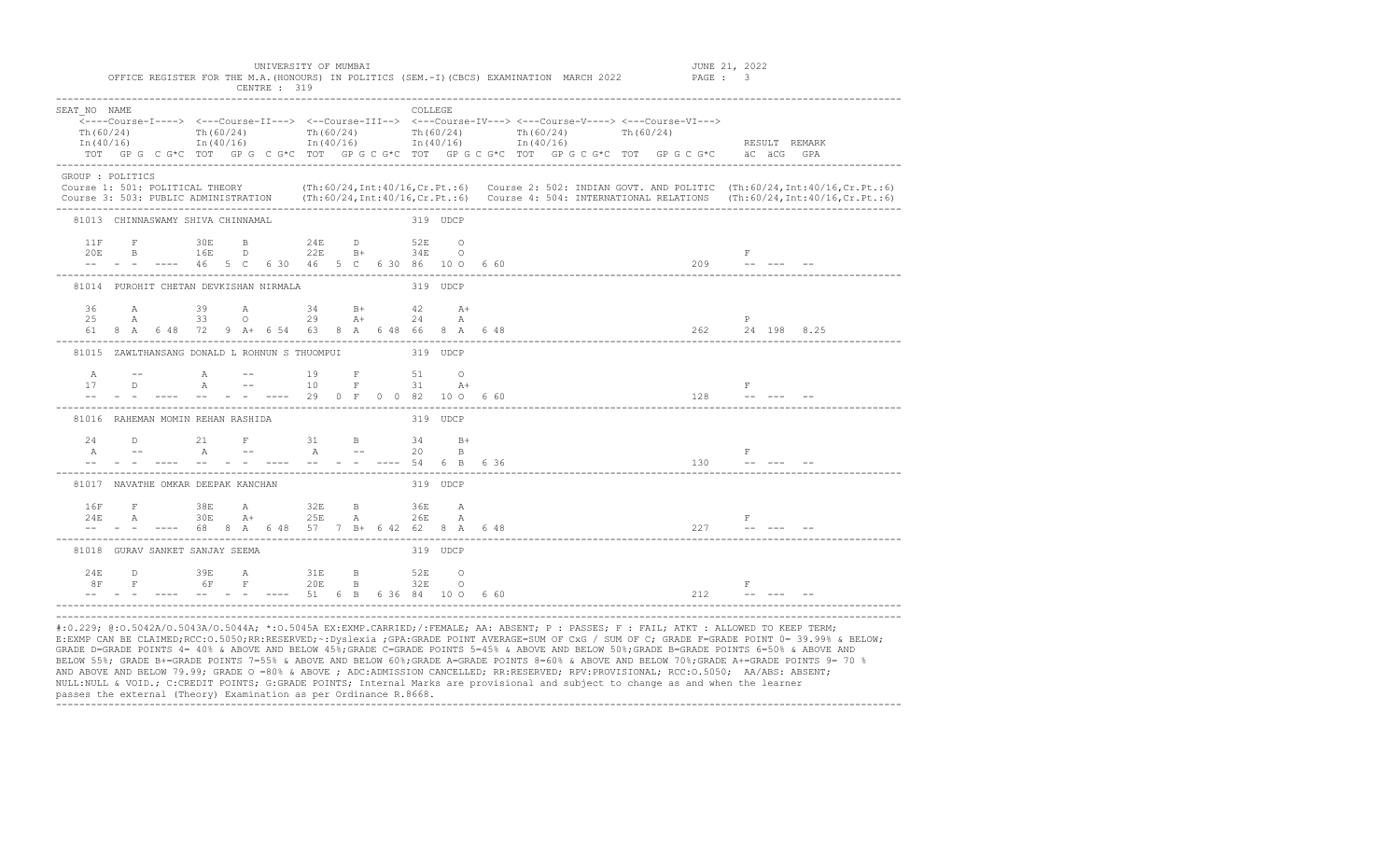| SEAT NO NAME                              |  |  |  |                                                                                                                                                                                                                                                                                                    |  |  | <b>COLLEGE</b> |          |  |  |  |  |  |           |                                                                                                                                                                                                                                    |                                                                                                                                                                                                                                  |
|-------------------------------------------|--|--|--|----------------------------------------------------------------------------------------------------------------------------------------------------------------------------------------------------------------------------------------------------------------------------------------------------|--|--|----------------|----------|--|--|--|--|--|-----------|------------------------------------------------------------------------------------------------------------------------------------------------------------------------------------------------------------------------------------|----------------------------------------------------------------------------------------------------------------------------------------------------------------------------------------------------------------------------------|
| Th (60/24)                                |  |  |  | $\overline{\langle}\text{---Course-I--->}$ $\langle-\text{--Course-II---}\rangle$ $\langle-\text{Course-III---}\rangle$ $\langle-\text{Course-IV---}\rangle$ $\langle-\text{--Course-V---}\rangle$ $\langle-\text{--Course-V---}\rangle$<br>Th (60/24) Th (60/24) Th (60/24) Th (60/24) Th (60/24) |  |  |                |          |  |  |  |  |  |           |                                                                                                                                                                                                                                    |                                                                                                                                                                                                                                  |
|                                           |  |  |  |                                                                                                                                                                                                                                                                                                    |  |  |                |          |  |  |  |  |  |           | In (40/16) 1n (40/16) 1n (40/16) 1n (40/16) 1n (40/16) 1n (40/16) 1n (40/16) RESULT REMARK                                                                                                                                         |                                                                                                                                                                                                                                  |
|                                           |  |  |  |                                                                                                                                                                                                                                                                                                    |  |  |                |          |  |  |  |  |  |           | TOT GPG C G*C TOT GPG C G*C TOT GPG C G*C TOT GPG C G*C TOT GPG C G*C TOT GPG C G*C äC äCG GPA                                                                                                                                     |                                                                                                                                                                                                                                  |
| GROUP : POLITICS                          |  |  |  |                                                                                                                                                                                                                                                                                                    |  |  |                |          |  |  |  |  |  |           |                                                                                                                                                                                                                                    |                                                                                                                                                                                                                                  |
|                                           |  |  |  |                                                                                                                                                                                                                                                                                                    |  |  |                |          |  |  |  |  |  |           |                                                                                                                                                                                                                                    | Course 1: 501: POLITICAL THEORY (Th:60/24, Int:40/16, Cr. Pt.:6) Course 2: 502: INDIAN GOVT. AND POLITIC (Th:60/24, Int:40/16, Cr. Pt.:6)<br>Course 3: 503: PUBLIC ADMINISTRATION (Th:60/24, Int:40/16, Cr. Pt.:6) Course 4: 504 |
|                                           |  |  |  |                                                                                                                                                                                                                                                                                                    |  |  |                |          |  |  |  |  |  |           |                                                                                                                                                                                                                                    |                                                                                                                                                                                                                                  |
| 81019 / CHAUDHURY SANSKRITI SANDHYA       |  |  |  |                                                                                                                                                                                                                                                                                                    |  |  | 319 UDCP       |          |  |  |  |  |  |           |                                                                                                                                                                                                                                    |                                                                                                                                                                                                                                  |
|                                           |  |  |  | 24 D 28 C 34 B+ 48 O                                                                                                                                                                                                                                                                               |  |  |                |          |  |  |  |  |  |           |                                                                                                                                                                                                                                    |                                                                                                                                                                                                                                  |
|                                           |  |  |  |                                                                                                                                                                                                                                                                                                    |  |  |                |          |  |  |  |  |  |           |                                                                                                                                                                                                                                    |                                                                                                                                                                                                                                  |
|                                           |  |  |  |                                                                                                                                                                                                                                                                                                    |  |  |                |          |  |  |  |  |  |           |                                                                                                                                                                                                                                    |                                                                                                                                                                                                                                  |
| 81020 / BHAVE CHAITRALI SUSHIL ASAWARI    |  |  |  |                                                                                                                                                                                                                                                                                                    |  |  | 319 UDCP       |          |  |  |  |  |  |           |                                                                                                                                                                                                                                    |                                                                                                                                                                                                                                  |
|                                           |  |  |  |                                                                                                                                                                                                                                                                                                    |  |  |                |          |  |  |  |  |  |           |                                                                                                                                                                                                                                    |                                                                                                                                                                                                                                  |
|                                           |  |  |  | 7 F F 38 E A 22 F 51 E O<br>24 E A 16 E D 8 F 54 E O<br>-- - - ---- 54 6 B 6 36 -- - - ---- 85 10 0 6 60                                                                                                                                                                                           |  |  |                |          |  |  |  |  |  |           | $\begin{array}{ccc} \mathbf{F} & & \\ \textbf{-} & & \textbf{-} & \\ \end{array}$                                                                                                                                                  |                                                                                                                                                                                                                                  |
|                                           |  |  |  |                                                                                                                                                                                                                                                                                                    |  |  |                |          |  |  |  |  |  |           |                                                                                                                                                                                                                                    |                                                                                                                                                                                                                                  |
| 81021 KHAN YAWAR AJAZ HAFIZA              |  |  |  |                                                                                                                                                                                                                                                                                                    |  |  |                | 319 UDCP |  |  |  |  |  |           |                                                                                                                                                                                                                                    |                                                                                                                                                                                                                                  |
|                                           |  |  |  | $24$ D 40 A 34 B+ 48 O                                                                                                                                                                                                                                                                             |  |  |                |          |  |  |  |  |  |           |                                                                                                                                                                                                                                    |                                                                                                                                                                                                                                  |
|                                           |  |  |  | $24 \qquad \qquad {\rm A} \qquad \qquad 28 \qquad \qquad {\rm A}+ \qquad \qquad 26 \qquad \qquad {\rm A} \qquad \qquad 30 \qquad \qquad {\rm A}+$                                                                                                                                                  |  |  |                |          |  |  |  |  |  |           | $\begin{array}{ccc} & & \text{P} \ & & 254@2 & 24 & 186 & 7.75 \end{array}$                                                                                                                                                        |                                                                                                                                                                                                                                  |
|                                           |  |  |  | $25$ A $26$ A $30$ A+<br>48 5 C 6 30 68 8 A 6 48 60 8 A 6 48 78 @ 210 0 6 60<br>--------                                                                                                                                                                                                           |  |  |                |          |  |  |  |  |  |           |                                                                                                                                                                                                                                    |                                                                                                                                                                                                                                  |
| 81022 GAIKWAD ROHAN RAVINDRA CHHAYA       |  |  |  |                                                                                                                                                                                                                                                                                                    |  |  | 319 UDCP       |          |  |  |  |  |  |           |                                                                                                                                                                                                                                    |                                                                                                                                                                                                                                  |
|                                           |  |  |  | 30 B 30 B 34 B+ 50 O                                                                                                                                                                                                                                                                               |  |  |                |          |  |  |  |  |  |           |                                                                                                                                                                                                                                    |                                                                                                                                                                                                                                  |
|                                           |  |  |  | $24$ A $16$ D $24$ A $31$ A+                                                                                                                                                                                                                                                                       |  |  |                |          |  |  |  |  |  | P         |                                                                                                                                                                                                                                    |                                                                                                                                                                                                                                  |
|                                           |  |  |  |                                                                                                                                                                                                                                                                                                    |  |  |                |          |  |  |  |  |  |           | — представка на представка на 1992 година на 1992 година.<br>1992 година в 1992 година 1993 година 1994 година 1999 година 1999 година 1999 година 1999 година 1999 година<br>1993 година 1994 година 1999 година 1999 година 1999 |                                                                                                                                                                                                                                  |
| 81023 / KAMBLE BHAKTI NANASAHEB MANDAKINI |  |  |  |                                                                                                                                                                                                                                                                                                    |  |  | 319 UDCP       |          |  |  |  |  |  |           |                                                                                                                                                                                                                                    |                                                                                                                                                                                                                                  |
|                                           |  |  |  | 16F F 34E B+ 34E B+ 49E O                                                                                                                                                                                                                                                                          |  |  |                |          |  |  |  |  |  |           |                                                                                                                                                                                                                                    |                                                                                                                                                                                                                                  |
|                                           |  |  |  |                                                                                                                                                                                                                                                                                                    |  |  |                |          |  |  |  |  |  |           | $\begin{array}{ccc}\n & & \text{F} \\ 255 & & \text{---} \\ \end{array}$                                                                                                                                                           |                                                                                                                                                                                                                                  |
|                                           |  |  |  | $32E$ 0 $31E$ $A+$ $30E$ $A+$ $29E$ $A+$<br>-- - ---- 65 8 A 6 48 64 8 A 6 48 78 9 A+ 6 54                                                                                                                                                                                                         |  |  |                |          |  |  |  |  |  |           |                                                                                                                                                                                                                                    |                                                                                                                                                                                                                                  |
| 81024 /DHOBI REENA AVDHARAM MEERA DEVI    |  |  |  |                                                                                                                                                                                                                                                                                                    |  |  | 319 UDCP       |          |  |  |  |  |  |           |                                                                                                                                                                                                                                    |                                                                                                                                                                                                                                  |
|                                           |  |  |  | 11 F 9 F 19 F 52 O                                                                                                                                                                                                                                                                                 |  |  |                |          |  |  |  |  |  |           |                                                                                                                                                                                                                                    |                                                                                                                                                                                                                                  |
| 8 <sup>1</sup>                            |  |  |  | F 6 F 29 A+ 34 O                                                                                                                                                                                                                                                                                   |  |  |                |          |  |  |  |  |  | $-$ F $-$ |                                                                                                                                                                                                                                    |                                                                                                                                                                                                                                  |
|                                           |  |  |  |                                                                                                                                                                                                                                                                                                    |  |  |                |          |  |  |  |  |  |           |                                                                                                                                                                                                                                    |                                                                                                                                                                                                                                  |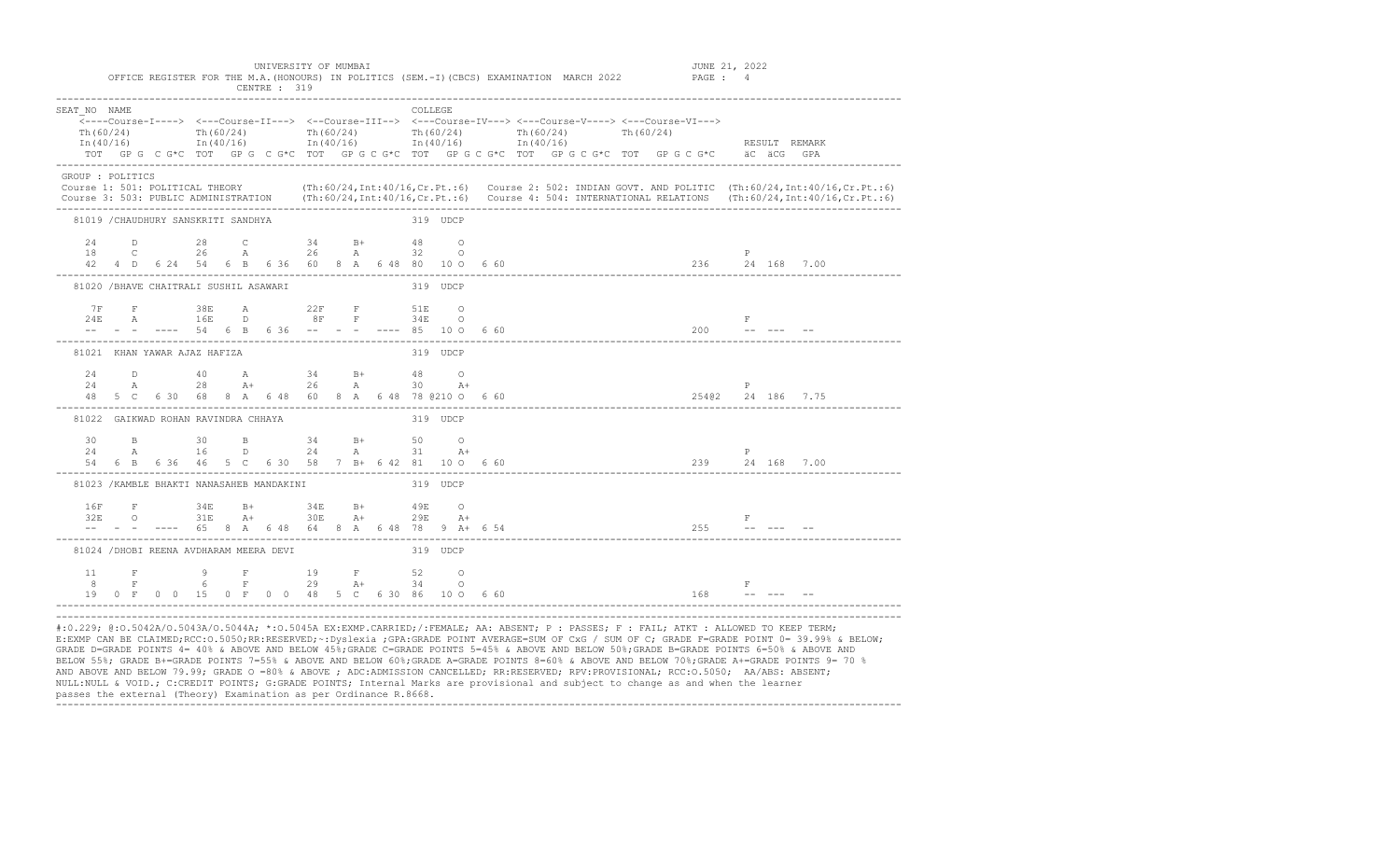| SEAT NO NAME                                         |  |  |  |  |                                                                |  |          | <b>COLLEGE</b> |          |  | Th(60/24) Th(60/24) Th(60/24) Th(60/24) Th(60/24) Th(60/24) Th(60/24)<br>$\ln(40/16)$ $\ln(40/16)$ $\ln(40/16)$ $\ln(40/16)$ $\ln(40/16)$ $\ln(40/16)$ $\ln(40/16)$<br>TOT GPG C G*C TOT GPG C G*C TOT GPG C G*C TOT GPG C G*C TOT GPG C G*C TOT GPG C G*C äC äCG GPA                                      |  |  |   | RESULT REMARK |  |
|------------------------------------------------------|--|--|--|--|----------------------------------------------------------------|--|----------|----------------|----------|--|------------------------------------------------------------------------------------------------------------------------------------------------------------------------------------------------------------------------------------------------------------------------------------------------------------|--|--|---|---------------|--|
| GROUP : POLITICS                                     |  |  |  |  |                                                                |  |          |                |          |  | Course 1: 501: POLITICAL THEORY (Th:60/24, Int:40/16, Cr. Pt.:6) Course 2: 502: INDIAN GOVT. AND POLITIC (Th:60/24, Int:40/16, Cr. Pt.:6)<br>Course 3: 503: PUBLIC ADMINISTRATION (Th:60/24, Int:40/16, Cr. Pt.:6) Course 4: 504: INTERNATIONAL RELATIONS (Th:60/24, Int:40/16, Cr. Pt.:6)                 |  |  |   |               |  |
| 81025 / GHARE TANISHQUA PRASHANT PRIYANKA            |  |  |  |  |                                                                |  | 319 UDCP |                |          |  |                                                                                                                                                                                                                                                                                                            |  |  |   |               |  |
|                                                      |  |  |  |  | $22$ B+ $26$ A $31$ B+ $35$ B+ $52$ O<br>22 B+ 26 A 31 A+ 35 O |  |          |                |          |  |                                                                                                                                                                                                                                                                                                            |  |  | P |               |  |
| 81026 MENON PADMANABH JAYGOPAL VAISHNAVEE 319 UDCP   |  |  |  |  |                                                                |  |          |                |          |  |                                                                                                                                                                                                                                                                                                            |  |  |   |               |  |
|                                                      |  |  |  |  | 33 B+ 41 A 35 B+ 39 A                                          |  |          |                |          |  | $30$ A+ $32$ O $31$ A+ $20$ B<br>63 8 A 6 48 73 9 A+ 6 54 66 8 A 6 48 59 7 B+ 6 42                                                                                                                                                                                                                         |  |  |   |               |  |
| 81027 /TAWDE RUTUJA SHEKHAR SHWETA                   |  |  |  |  |                                                                |  | 319 UDCP |                |          |  |                                                                                                                                                                                                                                                                                                            |  |  |   |               |  |
|                                                      |  |  |  |  | 34 B+ 35 B+ 34 B+ 45 A+<br>24 A 28 A+ 29 A+ 30                 |  |          |                | $A+$     |  |                                                                                                                                                                                                                                                                                                            |  |  | P |               |  |
| 81028 DHAMAPURKAR ABHISHEK RAMESH SHUBHANGI 319 UDCP |  |  |  |  |                                                                |  |          |                |          |  |                                                                                                                                                                                                                                                                                                            |  |  |   |               |  |
|                                                      |  |  |  |  | 29 C 35 B+ 38 A 52 O<br>26 A 20 B 30 A+ 33 O                   |  |          |                |          |  |                                                                                                                                                                                                                                                                                                            |  |  |   |               |  |
| 81029 /NANCHE CHETNA PRAKASH PRAGATI                 |  |  |  |  |                                                                |  |          |                | 319 UDCP |  |                                                                                                                                                                                                                                                                                                            |  |  |   |               |  |
|                                                      |  |  |  |  | $20 * D$ 36 A 35 B+ 35 B+<br>$24$ A $22$ B+ $27$ A $24$ A      |  |          |                |          |  | $24$ A $22$ B+ $27$ A $24$ A P P 27 5 162 6.75                                                                                                                                                                                                                                                             |  |  |   |               |  |
| 81030 / KADAM AKSHATA ARVIND HARSHADA                |  |  |  |  |                                                                |  |          |                | 319 UDCP |  |                                                                                                                                                                                                                                                                                                            |  |  |   |               |  |
|                                                      |  |  |  |  |                                                                |  |          |                |          |  | $\frac{1}{32E}$ $\frac{1}{22E}$ $\frac{1}{22E}$ $\frac{1}{B^+}$ $\frac{1}{26E}$ $\frac{1}{A}$ $\frac{1}{28E}$ $\frac{1}{A^+}$ $\frac{1}{28E}$ $\frac{1}{A^+}$ $\frac{1}{28E}$ $\frac{1}{A^+}$ $\frac{1}{28E}$ $\frac{1}{28E}$ $\frac{1}{A^+}$ $\frac{1}{28E}$ $\frac{1}{28E}$ $\frac{1}{24}$ $\frac{1}{24$ |  |  |   |               |  |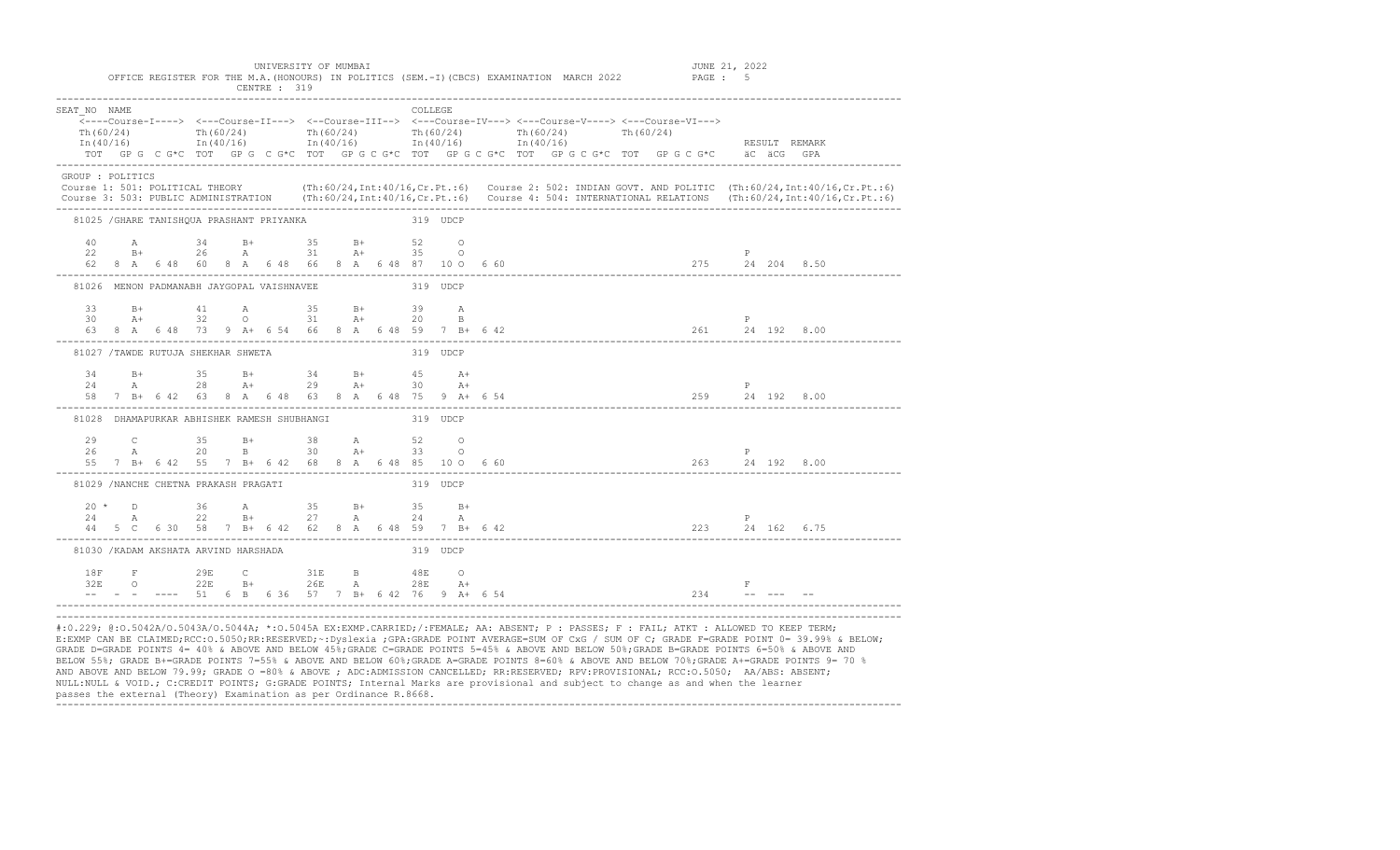| SEAT NO NAME                                            |  |  |  |  |                                                          |  |          | COLLEGE  |       |  |  |                                                                                                     |  |  |                                                 |                                                                                                                                                                                                                                                                                                                              |                                                                                                                                               |
|---------------------------------------------------------|--|--|--|--|----------------------------------------------------------|--|----------|----------|-------|--|--|-----------------------------------------------------------------------------------------------------|--|--|-------------------------------------------------|------------------------------------------------------------------------------------------------------------------------------------------------------------------------------------------------------------------------------------------------------------------------------------------------------------------------------|-----------------------------------------------------------------------------------------------------------------------------------------------|
| Th (60/24)                                              |  |  |  |  |                                                          |  |          |          |       |  |  | Th(60/24) Th(60/24) Th(60/24) Th(60/24) Th(60/24) Th(60/24)                                         |  |  |                                                 |                                                                                                                                                                                                                                                                                                                              |                                                                                                                                               |
|                                                         |  |  |  |  |                                                          |  |          |          |       |  |  | $\text{In (40/16)}$ $\text{In (40/16)}$ $\text{In (40/16)}$ $\text{In (40/16)}$ $\text{In (40/16)}$ |  |  |                                                 | RESULT REMARK                                                                                                                                                                                                                                                                                                                |                                                                                                                                               |
|                                                         |  |  |  |  |                                                          |  |          |          |       |  |  |                                                                                                     |  |  |                                                 | TOT GPG CG*C TOT GPG CG*C TOT GPG CG*C TOT GPG CG*C TOT GPG CG*C TOT GPG CG*C aC aCG GPA                                                                                                                                                                                                                                     |                                                                                                                                               |
| GROUP : POLITICS                                        |  |  |  |  |                                                          |  |          |          |       |  |  |                                                                                                     |  |  |                                                 |                                                                                                                                                                                                                                                                                                                              |                                                                                                                                               |
|                                                         |  |  |  |  |                                                          |  |          |          |       |  |  |                                                                                                     |  |  |                                                 |                                                                                                                                                                                                                                                                                                                              | Course 1: 501: POLITICAL THEORY (Th:60/24, Int:40/16, Cr. Pt.:6) Course 2: 502: INDIAN GOVT. AND POLITIC (Th:60/24, Int:40/16, Cr. Pt.:6)     |
|                                                         |  |  |  |  |                                                          |  |          |          |       |  |  |                                                                                                     |  |  |                                                 |                                                                                                                                                                                                                                                                                                                              | Course 3: 503: PUBLIC ADMINISTRATION (Th:60/24, Int:40/16, Cr. Pt.:6) Course 4: 504: INTERNATIONAL RELATIONS (Th:60/24, Int:40/16, Cr. Pt.:6) |
| 81031 /KHAN MUBASHIRIN SIRAJULDDN TASLEEM BANO 319 UDCP |  |  |  |  |                                                          |  |          |          |       |  |  |                                                                                                     |  |  |                                                 |                                                                                                                                                                                                                                                                                                                              |                                                                                                                                               |
|                                                         |  |  |  |  | 21 F 35 B+ 32 B 47 B A+                                  |  |          |          |       |  |  |                                                                                                     |  |  |                                                 |                                                                                                                                                                                                                                                                                                                              |                                                                                                                                               |
|                                                         |  |  |  |  | $11F \tF \tA \t-- \t24E \tA \t31E \tA +$                 |  |          |          |       |  |  |                                                                                                     |  |  | <b>Example 200</b> Fig. 1. The Editor of Eq. 1. |                                                                                                                                                                                                                                                                                                                              |                                                                                                                                               |
|                                                         |  |  |  |  |                                                          |  |          |          |       |  |  |                                                                                                     |  |  |                                                 |                                                                                                                                                                                                                                                                                                                              |                                                                                                                                               |
| 81032 /JANGAM SNEHAL SANTOSH SANJIVANI                  |  |  |  |  |                                                          |  |          | 319 UDCP |       |  |  |                                                                                                     |  |  |                                                 |                                                                                                                                                                                                                                                                                                                              |                                                                                                                                               |
|                                                         |  |  |  |  |                                                          |  |          |          |       |  |  |                                                                                                     |  |  |                                                 |                                                                                                                                                                                                                                                                                                                              |                                                                                                                                               |
|                                                         |  |  |  |  | $29$ C $28$ C $37$ A $46$ A+<br>17 D $24$ A $30$ A+ 19 C |  |          |          |       |  |  |                                                                                                     |  |  | P                                               |                                                                                                                                                                                                                                                                                                                              |                                                                                                                                               |
|                                                         |  |  |  |  |                                                          |  |          |          |       |  |  |                                                                                                     |  |  |                                                 |                                                                                                                                                                                                                                                                                                                              |                                                                                                                                               |
| 81033 KHEINAMO SHUNGO N ADAHRA                          |  |  |  |  |                                                          |  |          | 319 UDCP |       |  |  |                                                                                                     |  |  |                                                 |                                                                                                                                                                                                                                                                                                                              |                                                                                                                                               |
|                                                         |  |  |  |  |                                                          |  |          |          |       |  |  |                                                                                                     |  |  |                                                 |                                                                                                                                                                                                                                                                                                                              |                                                                                                                                               |
|                                                         |  |  |  |  |                                                          |  |          |          |       |  |  |                                                                                                     |  |  |                                                 |                                                                                                                                                                                                                                                                                                                              |                                                                                                                                               |
|                                                         |  |  |  |  | 19 0 F O O 32 0 F O O 35 0 F O O 72 9 A+ 6 54            |  |          |          |       |  |  |                                                                                                     |  |  |                                                 | $\begin{array}{ccc} & & & \text{if} & & \\ 158 & & & \text{if} & & \text{if} & \\ & & & \text{if} & & \text{if} & \\ & & & \text{if} & & \text{if} & \\ & & & \text{if} & & \text{if} & \\ & & & \text{if} & & \text{if} & \\ & & & \text{if} & & \text{if} & \\ & & & \text{if} & & \text{if} & \text{if} & \\ \end{array}$ |                                                                                                                                               |
| 81034 SINGH AKASH ANIL USHA                             |  |  |  |  |                                                          |  |          | 319 UDCP |       |  |  |                                                                                                     |  |  |                                                 |                                                                                                                                                                                                                                                                                                                              |                                                                                                                                               |
|                                                         |  |  |  |  | 27 C 28 C 32 B 40 A                                      |  |          |          |       |  |  |                                                                                                     |  |  |                                                 |                                                                                                                                                                                                                                                                                                                              |                                                                                                                                               |
| 24                                                      |  |  |  |  | A 25 A 29 A+ 24                                          |  |          |          | A     |  |  |                                                                                                     |  |  |                                                 |                                                                                                                                                                                                                                                                                                                              |                                                                                                                                               |
|                                                         |  |  |  |  | 51 6 B 6 36 53 6 B 6 36 61 8 A 6 48 64 8 A 6 48          |  |          |          |       |  |  |                                                                                                     |  |  |                                                 | $\begin{array}{cccc} & & & \text{P} & & \\ & & 229 & & 24 & 168 & 7.00 \end{array}$                                                                                                                                                                                                                                          |                                                                                                                                               |
| 81035 / PANDEY SHIVANGI OMPRAKASH NEETA                 |  |  |  |  |                                                          |  |          | 319 UDCP |       |  |  |                                                                                                     |  |  |                                                 |                                                                                                                                                                                                                                                                                                                              |                                                                                                                                               |
|                                                         |  |  |  |  | 17 F 10 F 12 F 32 B                                      |  |          |          |       |  |  |                                                                                                     |  |  |                                                 |                                                                                                                                                                                                                                                                                                                              |                                                                                                                                               |
| 20                                                      |  |  |  |  | B 28 A+ 24 A 28                                          |  |          |          | $A +$ |  |  |                                                                                                     |  |  | <b>Experience of the State State</b>            |                                                                                                                                                                                                                                                                                                                              |                                                                                                                                               |
|                                                         |  |  |  |  |                                                          |  |          |          |       |  |  |                                                                                                     |  |  | 37 0 F 0 0 38 0 F 0 0 36 0 F 0 0 60 8 A 6 48    |                                                                                                                                                                                                                                                                                                                              |                                                                                                                                               |
| 81036 /MAHADIK PRATIKSHA RAMCHANDRA PRERNA              |  |  |  |  |                                                          |  | 319 UDCP |          |       |  |  |                                                                                                     |  |  |                                                 |                                                                                                                                                                                                                                                                                                                              |                                                                                                                                               |
|                                                         |  |  |  |  | $20 * D$ 27 C 38 A 39 A                                  |  |          |          |       |  |  |                                                                                                     |  |  |                                                 |                                                                                                                                                                                                                                                                                                                              |                                                                                                                                               |
|                                                         |  |  |  |  |                                                          |  |          |          |       |  |  |                                                                                                     |  |  |                                                 |                                                                                                                                                                                                                                                                                                                              |                                                                                                                                               |
|                                                         |  |  |  |  |                                                          |  |          |          |       |  |  |                                                                                                     |  |  |                                                 |                                                                                                                                                                                                                                                                                                                              |                                                                                                                                               |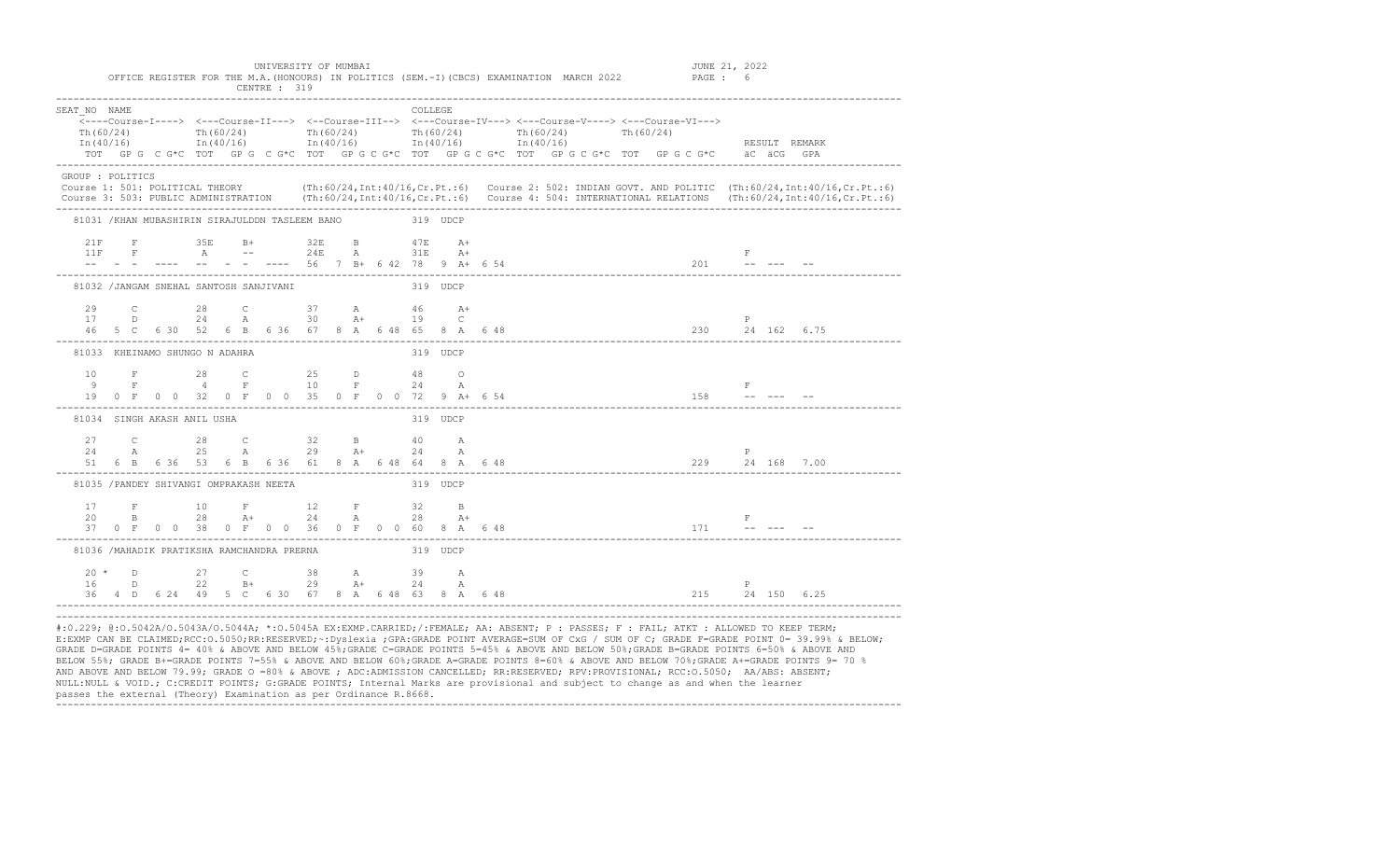| SEAT NO NAME     |                                      |  |                                                                                                                                                                                                                                                                                                 |  |  | COLLEGE  |  |  |  |  |  |                                        |                                                                                                |         |                                                                                                                                               |
|------------------|--------------------------------------|--|-------------------------------------------------------------------------------------------------------------------------------------------------------------------------------------------------------------------------------------------------------------------------------------------------|--|--|----------|--|--|--|--|--|----------------------------------------|------------------------------------------------------------------------------------------------|---------|-----------------------------------------------------------------------------------------------------------------------------------------------|
| Th (60/24)       |                                      |  | $\overline{\langle}\text{---Course-I--->}$ $\langle-\text{--Course-II---}\rangle$ $\langle-\text{Course-III---}\rangle$ $\langle-\text{--Course-IV---}\rangle$ $\langle-\text{--Course-V---}\rangle$ $\langle-\text{--Course-V---}\rangle$<br>Th(60/24) Th(60/24) Th(60/24) Th(60/24) Th(60/24) |  |  |          |  |  |  |  |  |                                        |                                                                                                |         |                                                                                                                                               |
|                  |                                      |  | $\ln(40/16)$ $\ln(40/16)$ $\ln(40/16)$ $\ln(40/16)$ $\ln(40/16)$ $\ln(40/16)$                                                                                                                                                                                                                   |  |  |          |  |  |  |  |  |                                        | RESULT REMARK                                                                                  |         |                                                                                                                                               |
|                  |                                      |  | TOT GPG CG*C TOT GPG CG*C TOT GPG CG*C TOT GPG CG*C TOT GPG CG*C TOT GPG CG*C äC äCG GPA                                                                                                                                                                                                        |  |  |          |  |  |  |  |  |                                        |                                                                                                |         |                                                                                                                                               |
| GROUP : POLITICS |                                      |  |                                                                                                                                                                                                                                                                                                 |  |  |          |  |  |  |  |  |                                        |                                                                                                |         |                                                                                                                                               |
|                  |                                      |  |                                                                                                                                                                                                                                                                                                 |  |  |          |  |  |  |  |  |                                        |                                                                                                |         | Course 1: 501: POLITICAL THEORY (Th:60/24, Int:40/16, Cr. Pt.:6) Course 2: 502: INDIAN GOVT. AND POLITIC (Th:60/24, Int:40/16, Cr. Pt.:6)     |
|                  |                                      |  |                                                                                                                                                                                                                                                                                                 |  |  |          |  |  |  |  |  |                                        |                                                                                                |         | Course 3: 503: PUBLIC ADMINISTRATION (Th:60/24, Int:40/16, Cr. Pt.:6) Course 4: 504: INTERNATIONAL RELATIONS (Th:60/24, Int:40/16, Cr. Pt.:6) |
|                  | 81037 POLEKAR YOGESH YASHVANT YOGITA |  |                                                                                                                                                                                                                                                                                                 |  |  | 319 UDCP |  |  |  |  |  |                                        |                                                                                                |         |                                                                                                                                               |
| 26E              |                                      |  | D 20F F 31E B                                                                                                                                                                                                                                                                                   |  |  | 38E A    |  |  |  |  |  |                                        |                                                                                                |         |                                                                                                                                               |
|                  |                                      |  | 7F F 19E C 29E A+ 24E A                                                                                                                                                                                                                                                                         |  |  |          |  |  |  |  |  |                                        | <b>Figure</b>                                                                                  |         |                                                                                                                                               |
|                  |                                      |  |                                                                                                                                                                                                                                                                                                 |  |  |          |  |  |  |  |  |                                        |                                                                                                |         |                                                                                                                                               |
|                  | 81038 BHOKARE ATUL PANDIT LAXMI      |  |                                                                                                                                                                                                                                                                                                 |  |  | 319 UDCP |  |  |  |  |  |                                        |                                                                                                |         |                                                                                                                                               |
|                  |                                      |  |                                                                                                                                                                                                                                                                                                 |  |  |          |  |  |  |  |  |                                        |                                                                                                |         |                                                                                                                                               |
|                  |                                      |  | $\begin{tabular}{cccccccccc} 10\text{F} & \text{F} & \text{29E} & \text{C} & \text{29E} & \text{C} & \text{48E} & \text{O} \\ 8\text{F} & \text{F} & \text{16E} & \text{D} & \text{24E} & \text{A} & \text{28E} & \text{A+} \end{tabular}$                                                      |  |  |          |  |  |  |  |  |                                        |                                                                                                | $F = 1$ |                                                                                                                                               |
|                  |                                      |  |                                                                                                                                                                                                                                                                                                 |  |  |          |  |  |  |  |  |                                        |                                                                                                |         |                                                                                                                                               |
|                  | 81039 SARVAGOD BAPU BHIVA PADMINI    |  |                                                                                                                                                                                                                                                                                                 |  |  | 319 UDCP |  |  |  |  |  |                                        |                                                                                                |         |                                                                                                                                               |
|                  |                                      |  |                                                                                                                                                                                                                                                                                                 |  |  |          |  |  |  |  |  |                                        |                                                                                                |         |                                                                                                                                               |
|                  |                                      |  |                                                                                                                                                                                                                                                                                                 |  |  |          |  |  |  |  |  |                                        | <b>Experience of the Second Fig.</b>                                                           |         |                                                                                                                                               |
|                  |                                      |  | 23 0 F 0 0 38 0 F 0 0 -- - - ---- 68 8 A 6 48                                                                                                                                                                                                                                                   |  |  |          |  |  |  |  |  |                                        | $163$ ------                                                                                   |         |                                                                                                                                               |
|                  | 81040 JAISWAR SURAJ MARKANDE SUSHILA |  |                                                                                                                                                                                                                                                                                                 |  |  | 319 UDCP |  |  |  |  |  |                                        |                                                                                                |         |                                                                                                                                               |
| 33E              |                                      |  | B+ 36E A 34E B+ A --                                                                                                                                                                                                                                                                            |  |  |          |  |  |  |  |  |                                        |                                                                                                |         |                                                                                                                                               |
| 16E              |                                      |  |                                                                                                                                                                                                                                                                                                 |  |  |          |  |  |  |  |  |                                        | $\mathbb{F}$ . The $\mathbb{F}$                                                                |         |                                                                                                                                               |
|                  |                                      |  | 16E D 16E D 26E A A --<br>49 5 C 6 30 52 6 B 6 36 60 8 A 6 48 -- - - ----                                                                                                                                                                                                                       |  |  |          |  |  |  |  |  | -------------------------------------- | $161$ ------                                                                                   |         |                                                                                                                                               |
|                  | 81041 /WAGHELA CHHAYA PRAVIN SANDHYA |  |                                                                                                                                                                                                                                                                                                 |  |  | 319 UDCP |  |  |  |  |  |                                        |                                                                                                |         |                                                                                                                                               |
|                  |                                      |  | 29E C 26E D 37E A 50E O                                                                                                                                                                                                                                                                         |  |  |          |  |  |  |  |  |                                        |                                                                                                |         |                                                                                                                                               |
|                  |                                      |  | 9 F F 20 E 23 E + 34 E O                                                                                                                                                                                                                                                                        |  |  |          |  |  |  |  |  |                                        | $\begin{array}{ccc}\n & & \text{F} \\ 228 & & & \text{-} & \text{-} & \text{-} \\ \end{array}$ |         |                                                                                                                                               |
|                  |                                      |  | $-  --$ 46 5 C 6 30 60 8 A 6 48 84 10 O 6 60                                                                                                                                                                                                                                                    |  |  |          |  |  |  |  |  |                                        |                                                                                                |         |                                                                                                                                               |
|                  |                                      |  | 81042 PATEL GOVINDKUMAR RAJKUMAR LATA                                                                                                                                                                                                                                                           |  |  | 319 UDCP |  |  |  |  |  |                                        |                                                                                                |         |                                                                                                                                               |
|                  |                                      |  | 34 B+ 41 A 32 B 38 A                                                                                                                                                                                                                                                                            |  |  |          |  |  |  |  |  |                                        |                                                                                                |         |                                                                                                                                               |
|                  |                                      |  | 16 D 26 A 26 A 22 B+<br>50 6 B 6 36 67 8 A 6 48 58 7 B+ 6 42 60 8 A 6 48                                                                                                                                                                                                                        |  |  |          |  |  |  |  |  |                                        | $\mathbf{P}$                                                                                   |         |                                                                                                                                               |
|                  |                                      |  |                                                                                                                                                                                                                                                                                                 |  |  |          |  |  |  |  |  |                                        | 235 24 174 7.25                                                                                |         |                                                                                                                                               |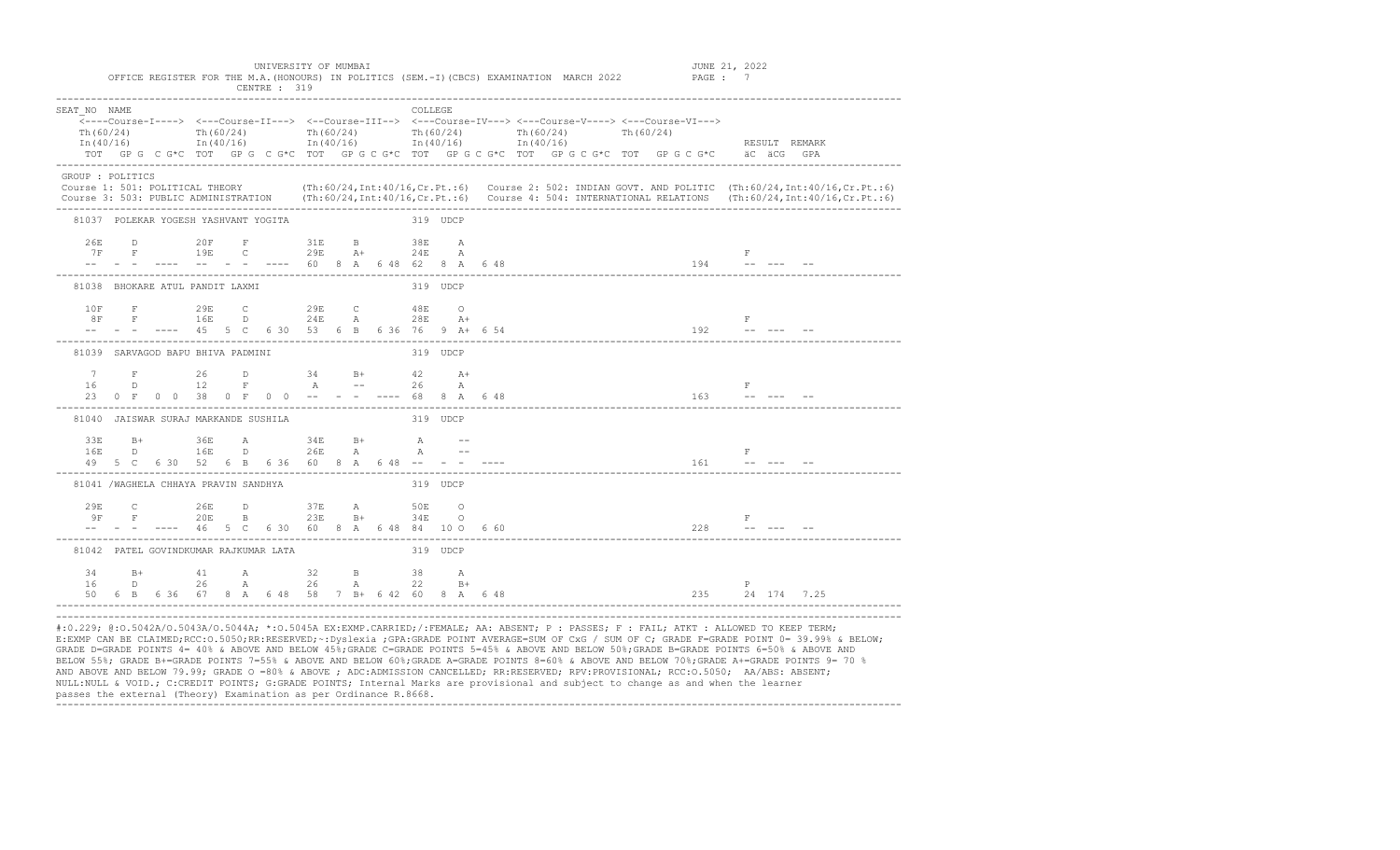|                                                                                                                                                                                                                                                                                                                | OFFICE REGISTER FOR THE M.A. (HONOURS) IN POLITICS (SEM.-I) (CBCS) EXAMINATION MARCH 2022                                                                                                                                                                                                                                                                                                                                                                  |  | UNIVERSITY OF MUMBAI<br>CENTRE: 319 |  |             |          |  |  |  |  |  | JUNE 21, 2022<br>PAGE : 8 |                   |  |               |  |  |
|----------------------------------------------------------------------------------------------------------------------------------------------------------------------------------------------------------------------------------------------------------------------------------------------------------------|------------------------------------------------------------------------------------------------------------------------------------------------------------------------------------------------------------------------------------------------------------------------------------------------------------------------------------------------------------------------------------------------------------------------------------------------------------|--|-------------------------------------|--|-------------|----------|--|--|--|--|--|---------------------------|-------------------|--|---------------|--|--|
| SEAT NO NAME<br>Th(60/24)                                                                                                                                                                                                                                                                                      | <----Course-I----> <---Course-II---> <--Course-III--> <--Course-IV---> <---Course-V----> <---Course-VI---><br>$\text{Th}(60/24)$ $\text{Th}(60/24)$ $\text{Th}(60/24)$ $\text{Th}(60/24)$ $\text{Th}(60/24)$ $\text{Th}(60/24)$<br>$\text{In (40/16)}$ $\text{In (40/16)}$ $\text{In (40/16)}$ $\text{In (40/16)}$ $\text{In (40/16)}$ $\text{In (40/16)}$<br>TOT GPG CG*C TOT GPG CG*C TOT GPGCG*C TOT GPGCG*C TOT GPGCG*C TOT GPGCG*C GPGCG*C äC äCG GPA |  |                                     |  |             | COLLEGE  |  |  |  |  |  |                           |                   |  | RESULT REMARK |  |  |
| GROUP : POLITICS<br>Course 1: 501: POLITICAL THEORY (Th:60/24, Int:40/16, Cr. Pt.:6) Course 2: 502: INDIAN GOVT. AND POLITIC (Th:60/24, Int:40/16, Cr. Pt.:6)<br>Course 3: 503: PUBLIC ADMINISTRATION (Th:60/24, Int:40/16, Cr. Pt.:6) Course 4: 504: INTERNATIONAL RELATIONS (Th:60/24, Int:40/16, Cr. Pt.:6) |                                                                                                                                                                                                                                                                                                                                                                                                                                                            |  |                                     |  |             |          |  |  |  |  |  |                           |                   |  |               |  |  |
|                                                                                                                                                                                                                                                                                                                | 81043 GAMRE RUTTU SHAILESH MAYURA                                                                                                                                                                                                                                                                                                                                                                                                                          |  |                                     |  |             | 319 UDCP |  |  |  |  |  |                           |                   |  |               |  |  |
| 16F                                                                                                                                                                                                                                                                                                            | F 33E B+ 30E B 45E A+<br>24E A 18E C 25E A 26E A<br>-- - - ---- 51 6 B 6 36 55 7 B+ 6 42 71 9 A+ 6 54                                                                                                                                                                                                                                                                                                                                                      |  |                                     |  |             |          |  |  |  |  |  | $217$ -- ---              | F                 |  |               |  |  |
|                                                                                                                                                                                                                                                                                                                | 81044 / KHAN SARA SAYEEDULLAH FARZANA                                                                                                                                                                                                                                                                                                                                                                                                                      |  |                                     |  |             | 319 UDCP |  |  |  |  |  |                           |                   |  |               |  |  |
| 16F                                                                                                                                                                                                                                                                                                            | $F$ 34E<br>$32\text{E} \qquad \qquad \text{O} \qquad \qquad 20\text{E} \qquad \qquad \text{B} \qquad \qquad 25\text{E} \qquad \qquad \text{A} \qquad \qquad 22\text{E} \qquad \qquad \text{B+}$<br>-- - - ---- 54 6 B 6 36 57 7 B+ 6 42 66 8 A 6 48                                                                                                                                                                                                        |  | B+ 32E                              |  | B 44E A+    |          |  |  |  |  |  | 225                       | <b>Experience</b> |  |               |  |  |
|                                                                                                                                                                                                                                                                                                                | 81045 / KOTNAKE MANALI MURLIDHAR MONIKA                                                                                                                                                                                                                                                                                                                                                                                                                    |  |                                     |  |             | 319 UDCP |  |  |  |  |  |                           |                   |  |               |  |  |
|                                                                                                                                                                                                                                                                                                                | 33 B+ 41 A 38 A 48 O<br>$24$ A 30 A+ 30 A+ 22 B+<br>57 7 B+ 6 42 71 9 A+ 6 54 68 8 A 6 48 70 9 A+ 6 54                                                                                                                                                                                                                                                                                                                                                     |  |                                     |  |             |          |  |  |  |  |  | 266 24 198 8.25           | P                 |  |               |  |  |
|                                                                                                                                                                                                                                                                                                                | 81046 MAHALE TEJAS JITENDRA UJWALA                                                                                                                                                                                                                                                                                                                                                                                                                         |  |                                     |  |             | 319 UDCP |  |  |  |  |  |                           |                   |  |               |  |  |
|                                                                                                                                                                                                                                                                                                                | 40 A 35 B+ 34 B+ 46 A+<br>$17$ D $16$ D $28$ A+ $28$ A+<br>57 7 B+ 6 42 51 6 B 6 36 62 8 A 6 48 74 9 A+ 6 54                                                                                                                                                                                                                                                                                                                                               |  |                                     |  |             |          |  |  |  |  |  | 244 24 180 7.50           | P                 |  |               |  |  |
|                                                                                                                                                                                                                                                                                                                | 81047 / KUMBHAR BHAGYASHREE NARAYAN SUMITRA                                                                                                                                                                                                                                                                                                                                                                                                                |  |                                     |  |             | 319 UDCP |  |  |  |  |  |                           |                   |  |               |  |  |
| 10F<br>17E                                                                                                                                                                                                                                                                                                     | <b>F</b> 20 F<br>D A -- A -- A --<br><u>oo sa dhigaala doonaa dhaan doonaa dhigaalaa dhaan dh</u>                                                                                                                                                                                                                                                                                                                                                          |  | <b>F</b> 19F                        |  | $F$ and $A$ |          |  |  |  |  |  | 66                        | $\mathbf{F}$      |  |               |  |  |

|          |   | 81048 / CHORGHE KOMAL RAJESH SHUBHANGI                                            |        |  |              |  |                                             |    | 319 UDCP                                                            |  |  |     |  |             |  |
|----------|---|-----------------------------------------------------------------------------------|--------|--|--------------|--|---------------------------------------------|----|---------------------------------------------------------------------|--|--|-----|--|-------------|--|
| 24<br>16 | D | $29$ C<br>$\overline{D}$ and $\overline{D}$ and $\overline{D}$ and $\overline{D}$ | $21$ R |  | 29<br>$27$ A |  | $\mathbf{H} = \mathbf{H} \times \mathbf{C}$ | 34 | 51 0                                                                |  |  |     |  |             |  |
|          |   |                                                                                   |        |  |              |  |                                             |    | 40  4  D  6  24  50  6  B  6  36  56  7  B  6  42  85  10  0  6  60 |  |  | 231 |  | 24 162 6.75 |  |
|          |   |                                                                                   |        |  |              |  |                                             |    |                                                                     |  |  |     |  |             |  |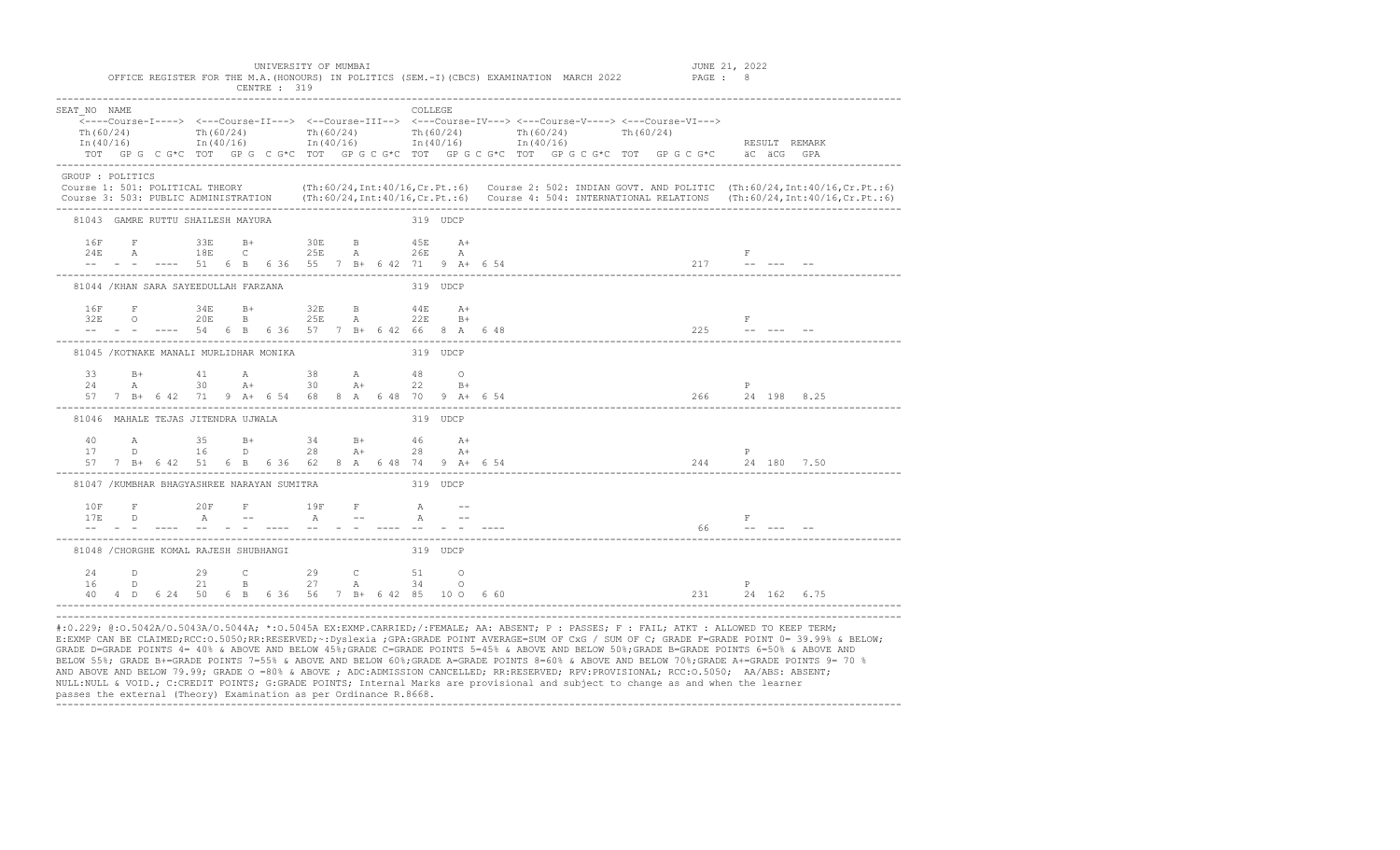OFFICE REGISTER FOR THE M.A. (HONOURS) IN POLITICS (SEM.-I)(CBCS) EXAMINATION MARCH 2022

|                                                                                                                                                                                                                                                                                                                |                   |                   |                    |           |   |      | CENTRE : 319 |                                                                                                                   |              |                  |                 |             |          |                                                                                                                                                                                                                                                               |  |  |                           |  |     |                                 |                                                                                                                                                                                                                                                                                                                                                                                                                                                                     |  |  |
|----------------------------------------------------------------------------------------------------------------------------------------------------------------------------------------------------------------------------------------------------------------------------------------------------------------|-------------------|-------------------|--------------------|-----------|---|------|--------------|-------------------------------------------------------------------------------------------------------------------|--------------|------------------|-----------------|-------------|----------|---------------------------------------------------------------------------------------------------------------------------------------------------------------------------------------------------------------------------------------------------------------|--|--|---------------------------|--|-----|---------------------------------|---------------------------------------------------------------------------------------------------------------------------------------------------------------------------------------------------------------------------------------------------------------------------------------------------------------------------------------------------------------------------------------------------------------------------------------------------------------------|--|--|
| SEAT NO NAME<br>Th(60/24)<br>In $(40/16)$                                                                                                                                                                                                                                                                      |                   |                   | Th $(60/24)$       |           |   |      |              | $Th(60/24)$ Th $(60/24)$<br>$In (40/16)$ $In (40/16)$ $In (40/16)$                                                |              |                  | COLLEGE         |             |          | <----Course-I----> <---Course-II---> <--Course-III--> <---Course-IV---> <---Course-V----> <---Course-VI---><br>$Th(60/24)$ Th $(60/24)$<br>In (40/16)<br>TOT GP G C G*C TOT GP G C G*C TOT GP G C G*C TOT GP G C G*C TOT GP G C G*C TOT GP G C G*C aC aCG GPA |  |  |                           |  |     | RESULT REMARK                   |                                                                                                                                                                                                                                                                                                                                                                                                                                                                     |  |  |
| GROUP : POLITICS<br>Course 1: 501: POLITICAL THEORY (Th:60/24, Int:40/16, Cr. Pt.:6) Course 2: 502: INDIAN GOVT. AND POLITIC (Th:60/24, Int:40/16, Cr. Pt.:6)<br>Course 3: 503: PUBLIC ADMINISTRATION (Th:60/24, Int:40/16, Cr. Pt.:6) Course 4: 504: INTERNATIONAL RELATIONS (Th:60/24, Int:40/16, Cr. Pt.:6) |                   |                   |                    |           |   |      |              |                                                                                                                   |              |                  |                 |             |          |                                                                                                                                                                                                                                                               |  |  |                           |  |     |                                 |                                                                                                                                                                                                                                                                                                                                                                                                                                                                     |  |  |
| 81049 /HADSE GAURI PRAKASH JYOTI                                                                                                                                                                                                                                                                               |                   |                   |                    |           |   |      |              |                                                                                                                   |              |                  | 319 UDCP        |             |          |                                                                                                                                                                                                                                                               |  |  |                           |  |     |                                 |                                                                                                                                                                                                                                                                                                                                                                                                                                                                     |  |  |
| 41<br>18                                                                                                                                                                                                                                                                                                       | A<br>$\mathbb{C}$ |                   |                    | $28$ $A+$ |   |      |              | 34 B+ 36 A 52 O                                                                                                   |              | $28$ $\lambda$ + | 32 O            |             |          |                                                                                                                                                                                                                                                               |  |  |                           |  |     | $\mathbb{P}$                    |                                                                                                                                                                                                                                                                                                                                                                                                                                                                     |  |  |
| 81050 UBALE PRATIK SANJAY SHAKUNTALA                                                                                                                                                                                                                                                                           |                   |                   |                    |           |   |      |              |                                                                                                                   |              |                  | 319 UDCP        |             |          |                                                                                                                                                                                                                                                               |  |  |                           |  |     |                                 |                                                                                                                                                                                                                                                                                                                                                                                                                                                                     |  |  |
| 28<br>16                                                                                                                                                                                                                                                                                                       |                   | $D \qquad \qquad$ |                    |           |   |      |              | C 35 B+ 37 A 46 A+<br>$12 \times D$ 27 A<br>44  4  D  6  24  47  6  B  6  36  64  8  A  6  48  73  9  A  +  6  54 |              |                  | 27 A            |             |          |                                                                                                                                                                                                                                                               |  |  |                           |  |     | P<br>$228$ $24$ 162 6.75        |                                                                                                                                                                                                                                                                                                                                                                                                                                                                     |  |  |
| 81051 / MEHTA NAVYA EKTA                                                                                                                                                                                                                                                                                       |                   |                   |                    |           |   |      |              |                                                                                                                   |              |                  | 319 UDCP        |             |          |                                                                                                                                                                                                                                                               |  |  |                           |  |     |                                 |                                                                                                                                                                                                                                                                                                                                                                                                                                                                     |  |  |
| 45<br>28<br>73                                                                                                                                                                                                                                                                                                 | $A+$              | $A+$              |                    | 30        |   | $A+$ |              | 38 A 41 A<br>25<br>9 A+ 6 54 68 8 A 6 48 66 8 A 6 48 60 8 A 6 48                                                  | A            |                  | 38<br>22        | $\mathbb A$ | $B+$     |                                                                                                                                                                                                                                                               |  |  |                           |  |     | $\mathbb{P}$<br>267 24 198 8.25 |                                                                                                                                                                                                                                                                                                                                                                                                                                                                     |  |  |
| 81052 / BHOPI NEHA BALKRISHNA SHANU                                                                                                                                                                                                                                                                            |                   |                   |                    |           |   |      |              |                                                                                                                   |              |                  |                 | 319 UDCP    |          |                                                                                                                                                                                                                                                               |  |  |                           |  |     |                                 |                                                                                                                                                                                                                                                                                                                                                                                                                                                                     |  |  |
| 16F<br>32E                                                                                                                                                                                                                                                                                                     |                   |                   | $F$ 34E<br>O $28E$ |           |   | $A+$ |              | B+ 35E<br>28E<br>-- - - ---- 62 8 A 6 48 63 8 A 6 48 86 10 O                                                      | $B+$<br>$A+$ |                  | 52E<br>34 E O   |             | $\Omega$ | 660                                                                                                                                                                                                                                                           |  |  | 259                       |  |     | $\mathbb F$                     |                                                                                                                                                                                                                                                                                                                                                                                                                                                                     |  |  |
| 81053 / KADIWAL SAFURA SHOEB NAFISA                                                                                                                                                                                                                                                                            |                   |                   |                    |           |   |      |              |                                                                                                                   |              |                  | 319 UDCP        |             |          |                                                                                                                                                                                                                                                               |  |  |                           |  |     |                                 |                                                                                                                                                                                                                                                                                                                                                                                                                                                                     |  |  |
| 16<br>11                                                                                                                                                                                                                                                                                                       |                   | $\mathbf{F}$      |                    | 24        | A |      | $\Box$       | 30<br>$--$ 24<br>27 0 F 0 0 -- - - ---- 54 6 B 6 36 66 8 A 6 48                                                   | B.<br>A      |                  | $42$ $A+$<br>24 |             | A        |                                                                                                                                                                                                                                                               |  |  |                           |  |     | $\mathbb{F}$<br>$171$ -----     |                                                                                                                                                                                                                                                                                                                                                                                                                                                                     |  |  |
| 81054 /BAMNOLKAR SHRUTIKA VILAS VARSHA                                                                                                                                                                                                                                                                         |                   |                   |                    |           |   |      |              |                                                                                                                   |              |                  | 319 UDCP        |             |          |                                                                                                                                                                                                                                                               |  |  |                           |  |     |                                 |                                                                                                                                                                                                                                                                                                                                                                                                                                                                     |  |  |
| 2.7F                                                                                                                                                                                                                                                                                                           | 8F                | $\mathbb{C}$      | 36E<br>$F$ 24E     |           |   | A    |              | 30E<br><b>A</b> 22E                                                                                               | B.<br>$B+$   |                  | 48E<br>36E O    |             | $\Omega$ | $-- - - - - - - 60$ 8 A 6 48 52 6 B 6 36 84 10 0 6 60                                                                                                                                                                                                         |  |  |                           |  | 231 | F                               | $\begin{array}{cccccccccc} \mathbb{L}_{\mathbf{m}} & \mathbb{L}_{\mathbf{m}} & \mathbb{L}_{\mathbf{m}} & \mathbb{L}_{\mathbf{m}} & \mathbb{L}_{\mathbf{m}} & \mathbb{L}_{\mathbf{m}} & \mathbb{L}_{\mathbf{m}} & \mathbb{L}_{\mathbf{m}} & \mathbb{L}_{\mathbf{m}} & \mathbb{L}_{\mathbf{m}} & \mathbb{L}_{\mathbf{m}} & \mathbb{L}_{\mathbf{m}} & \mathbb{L}_{\mathbf{m}} & \mathbb{L}_{\mathbf{m}} & \mathbb{L}_{\mathbf{m}} & \mathbb{L}_{\mathbf{m}} & \mathbb$ |  |  |
| #:0.229; @:0.5042A/0.5043A/0.5044A; *:0.5045A EX:EXMP.CARRIED;/:FEMALE; AA: ABSENT; P : PASSES; F : FAIL; ATKT : ALLOWED TO KEEP TERM;                                                                                                                                                                         |                   |                   |                    |           |   |      |              |                                                                                                                   |              |                  |                 |             |          |                                                                                                                                                                                                                                                               |  |  | ------------------------- |  |     |                                 |                                                                                                                                                                                                                                                                                                                                                                                                                                                                     |  |  |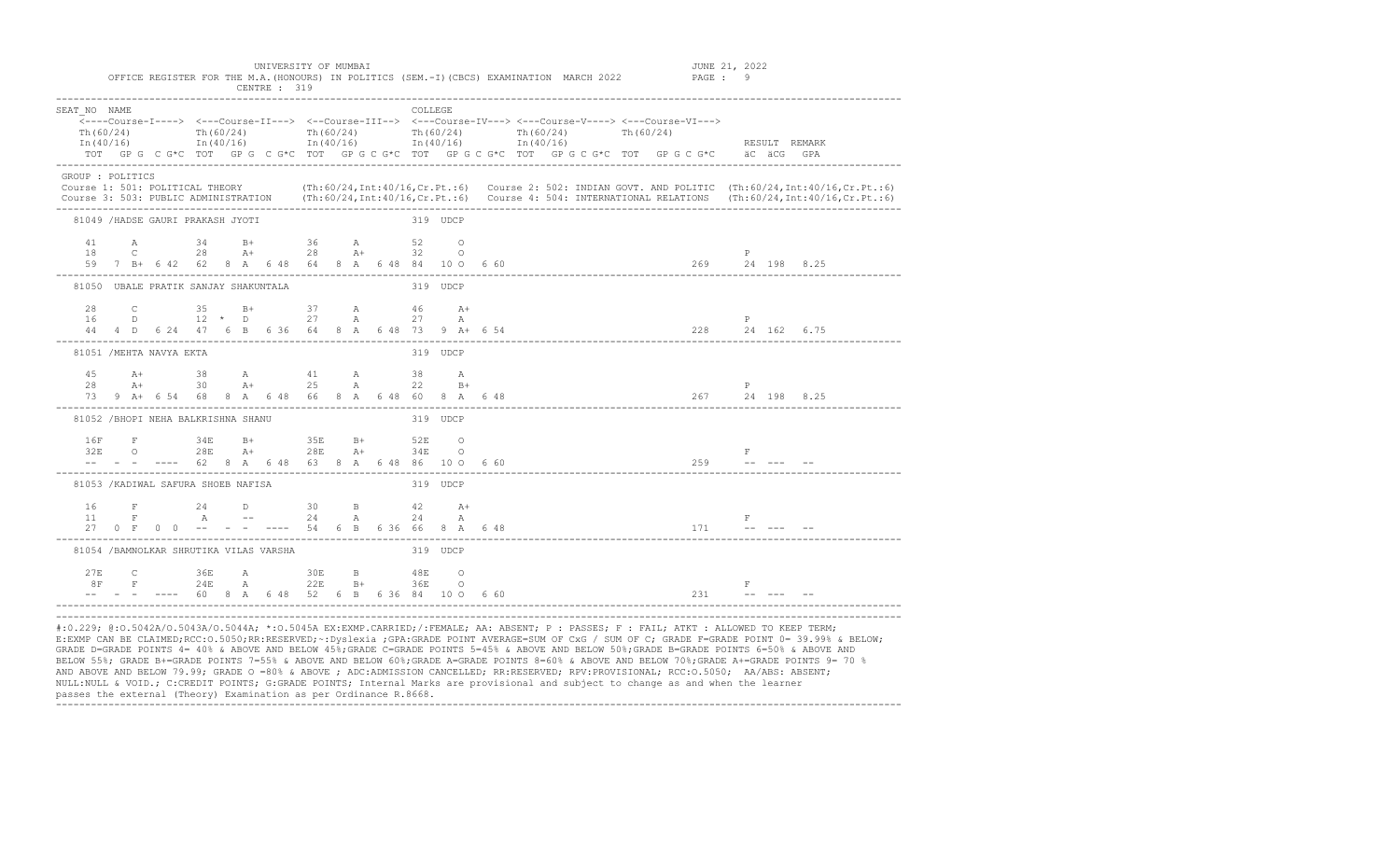| SEAT NO NAME     |  |                                   |  |                                                                                                                                                                                                 |  |  | COLLEGE                                                                                                                                                                                                                       |  |  |  |  |  |                                                                          |  |               |                                                                                                                                               |
|------------------|--|-----------------------------------|--|-------------------------------------------------------------------------------------------------------------------------------------------------------------------------------------------------|--|--|-------------------------------------------------------------------------------------------------------------------------------------------------------------------------------------------------------------------------------|--|--|--|--|--|--------------------------------------------------------------------------|--|---------------|-----------------------------------------------------------------------------------------------------------------------------------------------|
| Th (60/24)       |  |                                   |  | Th(60/24) Th(60/24) Th(60/24) Th(60/24) Th(60/24) Th(60/24)                                                                                                                                     |  |  |                                                                                                                                                                                                                               |  |  |  |  |  |                                                                          |  |               |                                                                                                                                               |
|                  |  |                                   |  | $\text{In (40/16)}$ $\text{In (40/16)}$ $\text{In (40/16)}$ $\text{In (40/16)}$ $\text{In (40/16)}$                                                                                             |  |  |                                                                                                                                                                                                                               |  |  |  |  |  |                                                                          |  | RESULT REMARK |                                                                                                                                               |
|                  |  |                                   |  | TOT GPG CG*C TOT GPG CG*C TOT GPG CG*C TOT GPG CG*C TOT GPG CG*C TOT GPG CG*C äCGGGPA                                                                                                           |  |  |                                                                                                                                                                                                                               |  |  |  |  |  |                                                                          |  |               |                                                                                                                                               |
| GROUP : POLITICS |  |                                   |  |                                                                                                                                                                                                 |  |  |                                                                                                                                                                                                                               |  |  |  |  |  |                                                                          |  |               |                                                                                                                                               |
|                  |  |                                   |  |                                                                                                                                                                                                 |  |  |                                                                                                                                                                                                                               |  |  |  |  |  |                                                                          |  |               | Course 1: 501: POLITICAL THEORY (Th:60/24, Int:40/16, Cr. Pt.:6) Course 2: 502: INDIAN GOVT. AND POLITIC (Th:60/24, Int:40/16, Cr. Pt.:6)     |
|                  |  |                                   |  |                                                                                                                                                                                                 |  |  |                                                                                                                                                                                                                               |  |  |  |  |  |                                                                          |  |               | Course 3: 503: PUBLIC ADMINISTRATION (Th:60/24, Int:40/16, Cr. Pt.:6) Course 4: 504: INTERNATIONAL RELATIONS (Th:60/24, Int:40/16, Cr. Pt.:6) |
|                  |  | 81055 LANDGE SUDHIR BHASKAR REKHA |  |                                                                                                                                                                                                 |  |  | 319 UDCP                                                                                                                                                                                                                      |  |  |  |  |  |                                                                          |  |               |                                                                                                                                               |
|                  |  |                                   |  | 21 F 27 C 25 D A --                                                                                                                                                                             |  |  |                                                                                                                                                                                                                               |  |  |  |  |  |                                                                          |  |               |                                                                                                                                               |
|                  |  |                                   |  |                                                                                                                                                                                                 |  |  |                                                                                                                                                                                                                               |  |  |  |  |  |                                                                          |  |               |                                                                                                                                               |
|                  |  |                                   |  |                                                                                                                                                                                                 |  |  |                                                                                                                                                                                                                               |  |  |  |  |  |                                                                          |  |               |                                                                                                                                               |
|                  |  |                                   |  | 81056 / CHAUDHARY RUPA SUBHASH RANJANA                                                                                                                                                          |  |  | and the state of the state of the state of the state of the state of the state of the state of the state of the state of the state of the state of the state of the state of the state of the state of the state of the state |  |  |  |  |  |                                                                          |  |               |                                                                                                                                               |
|                  |  |                                   |  |                                                                                                                                                                                                 |  |  |                                                                                                                                                                                                                               |  |  |  |  |  |                                                                          |  |               |                                                                                                                                               |
|                  |  |                                   |  |                                                                                                                                                                                                 |  |  |                                                                                                                                                                                                                               |  |  |  |  |  |                                                                          |  |               |                                                                                                                                               |
|                  |  |                                   |  |                                                                                                                                                                                                 |  |  |                                                                                                                                                                                                                               |  |  |  |  |  | $157$ -- --- --                                                          |  |               |                                                                                                                                               |
|                  |  | 81057 MALI SUBODH BANSILAL LATA   |  |                                                                                                                                                                                                 |  |  | 319 UDCP                                                                                                                                                                                                                      |  |  |  |  |  |                                                                          |  |               |                                                                                                                                               |
|                  |  |                                   |  |                                                                                                                                                                                                 |  |  |                                                                                                                                                                                                                               |  |  |  |  |  |                                                                          |  |               |                                                                                                                                               |
|                  |  |                                   |  |                                                                                                                                                                                                 |  |  |                                                                                                                                                                                                                               |  |  |  |  |  | $P = 1$                                                                  |  |               |                                                                                                                                               |
|                  |  |                                   |  | 39  4  D  6  24  55  7  B +  6  42  59  7  B +  6  42  69  8  A  6  48                                                                                                                          |  |  |                                                                                                                                                                                                                               |  |  |  |  |  | 222 24 156 6.50                                                          |  |               |                                                                                                                                               |
|                  |  |                                   |  | 81058 VISHWAKARMA MANGESH KUMAR MAINA DEVI 68 10 319 UDCP                                                                                                                                       |  |  |                                                                                                                                                                                                                               |  |  |  |  |  |                                                                          |  |               |                                                                                                                                               |
|                  |  |                                   |  | 24 D 33 B+ 37 A 49 O                                                                                                                                                                            |  |  |                                                                                                                                                                                                                               |  |  |  |  |  |                                                                          |  |               |                                                                                                                                               |
| 24               |  |                                   |  | A 30 A+ 31 A+ 26                                                                                                                                                                                |  |  |                                                                                                                                                                                                                               |  |  |  |  |  | P                                                                        |  |               |                                                                                                                                               |
|                  |  |                                   |  | $24$ A $30$ A+ $31$ A+ $26$ A<br>48 5 C 6 30 63 8 A 6 48 68 8 A 6 48 75 9 A+ 6 54                                                                                                               |  |  |                                                                                                                                                                                                                               |  |  |  |  |  |                                                                          |  |               |                                                                                                                                               |
|                  |  |                                   |  | 81059 /SAWANT PRAJAKTA SUNIL ANITA                                                                                                                                                              |  |  | 319 UDCP                                                                                                                                                                                                                      |  |  |  |  |  |                                                                          |  |               |                                                                                                                                               |
|                  |  |                                   |  | $11\,\mathrm{F} \qquad \qquad \mathrm{F} \qquad \qquad 40\,\mathrm{E} \qquad \qquad \mathrm{A} \qquad \qquad 31\,\mathrm{E} \qquad \mathrm{B} \qquad \qquad 45\,\mathrm{E} \qquad \mathrm{A}^+$ |  |  |                                                                                                                                                                                                                               |  |  |  |  |  |                                                                          |  |               |                                                                                                                                               |
|                  |  |                                   |  | $28E$ A+ $26E$ A $29E$ A+ $22E$ B+<br>-- - ---- 66 8 A 6 48 60 8 A 6 48 67 8 A 6 48                                                                                                             |  |  |                                                                                                                                                                                                                               |  |  |  |  |  |                                                                          |  |               |                                                                                                                                               |
|                  |  |                                   |  |                                                                                                                                                                                                 |  |  |                                                                                                                                                                                                                               |  |  |  |  |  | $\begin{array}{ccc}\n & & \text{F} \\ 232 & & \text{---} \\ \end{array}$ |  |               |                                                                                                                                               |
|                  |  |                                   |  | 81060 /SHAIKH SADIOA ABDUL BASHID TABASSUM                                                                                                                                                      |  |  | 319 UDCP                                                                                                                                                                                                                      |  |  |  |  |  |                                                                          |  |               |                                                                                                                                               |
|                  |  |                                   |  | 27 C 34 B+ 32 B 46 A+                                                                                                                                                                           |  |  |                                                                                                                                                                                                                               |  |  |  |  |  |                                                                          |  |               |                                                                                                                                               |
| 16               |  |                                   |  | D 12 * D 26 A 24 A                                                                                                                                                                              |  |  |                                                                                                                                                                                                                               |  |  |  |  |  | P                                                                        |  |               |                                                                                                                                               |
|                  |  |                                   |  | 43  4  D  6  24  46  6  B  6  36  58  7  B  6  42  70  9  A  +  6  54                                                                                                                           |  |  |                                                                                                                                                                                                                               |  |  |  |  |  | 217 24 156 6.50                                                          |  |               |                                                                                                                                               |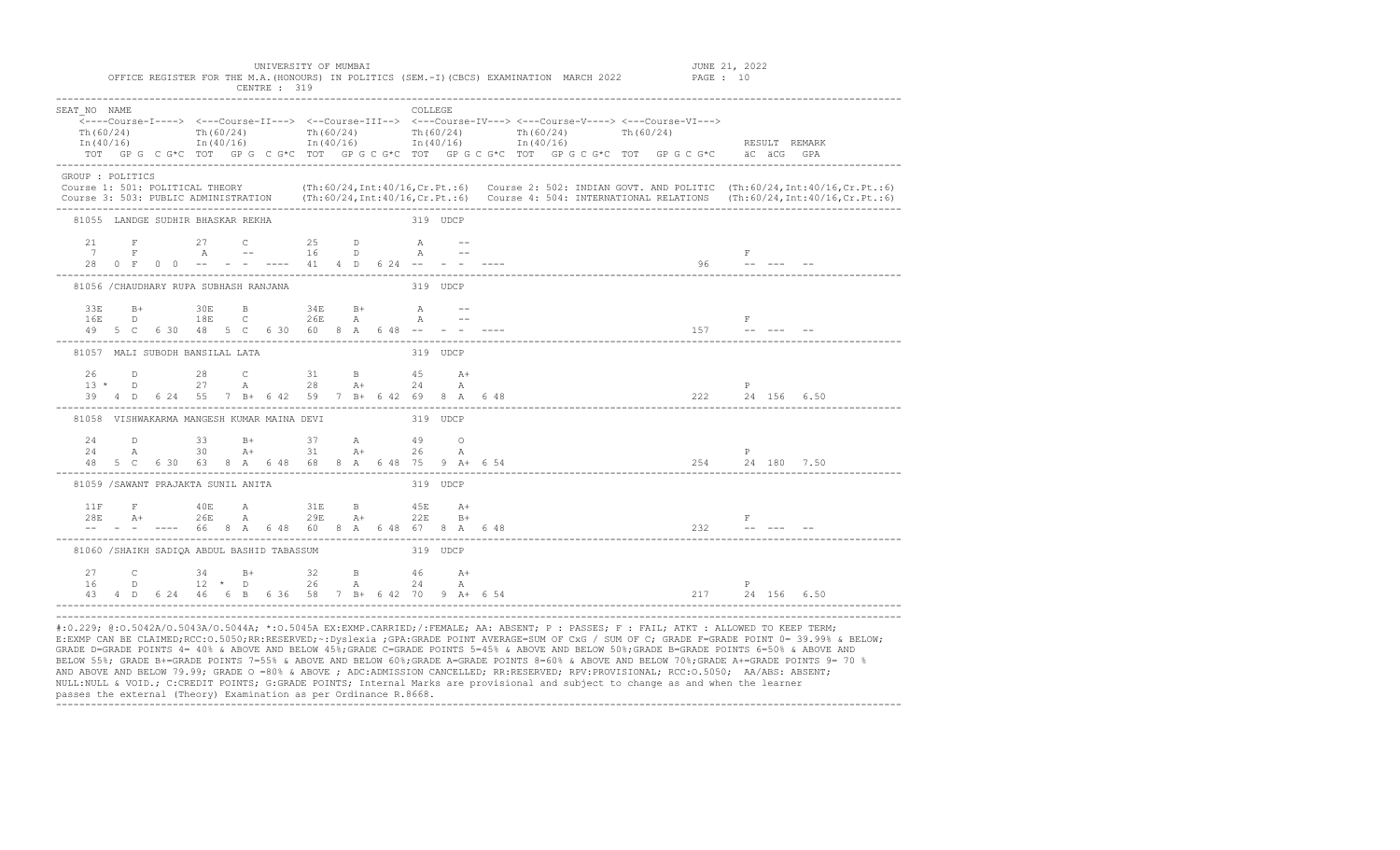| SEAT NO NAME<br>Th(60/24)                                                                                                                                                                                                                            |  | Th $(60/24)$<br>$\text{In (40/16)}$ $\text{In (40/16)}$ $\text{In (40/16)}$ $\text{In (40/16)}$ $\text{In (40/16)}$<br>TOT GP G C G*C TOT GP G C G*C TOT GP G C G*C TOT GP G C G*C TOT GP G C G*C TOT GP G C G*C äC äCG GPA                                                     |  | Th $(60/24)$ Th $(60/24)$ Th $(60/24)$             |  |          | COLLEGE         |      |  |  | Th(60/24) |  |                 |              | RESULT REMARK   |  |  |
|------------------------------------------------------------------------------------------------------------------------------------------------------------------------------------------------------------------------------------------------------|--|---------------------------------------------------------------------------------------------------------------------------------------------------------------------------------------------------------------------------------------------------------------------------------|--|----------------------------------------------------|--|----------|-----------------|------|--|--|-----------|--|-----------------|--------------|-----------------|--|--|
| GROUP : POLITICS<br>Course 1: 501: POLITICAL THEORY (Th:60/24, Int:40/16, Cr.Pt.:6) Course 2: 502: INDIAN GOVT. AND POLITIC (Th:60/24, Int:40/16, Cr.Pt.:6)<br>Course 3: 503: PUBLIC ADMINISTRATION (Th:60/24, Int:40/16, Cr.Pt.:6) Course 4: 504: I |  |                                                                                                                                                                                                                                                                                 |  |                                                    |  |          |                 |      |  |  |           |  |                 |              |                 |  |  |
|                                                                                                                                                                                                                                                      |  | 81061 KAMBLE MRUNMAY DATTARAM ASHWINI                                                                                                                                                                                                                                           |  |                                                    |  | 319 UDCP |                 |      |  |  |           |  |                 |              |                 |  |  |
| 10F                                                                                                                                                                                                                                                  |  | F 45E A+ 40E A 50E O<br>$26E \qquad A \qquad 31E \qquad A + \qquad 30E \qquad A + \qquad 31E \qquad A +$<br>-- - - ---- 76 9 A+ 6 54 70 9 A+ 6 54 81 10 0 6 60                                                                                                                  |  |                                                    |  |          |                 |      |  |  |           |  |                 | F            | $263$ -- --- -- |  |  |
|                                                                                                                                                                                                                                                      |  | 81062 MEDHE DARPAN KISHOR ASHA                                                                                                                                                                                                                                                  |  |                                                    |  |          | 319 UDCP        |      |  |  |           |  |                 |              |                 |  |  |
|                                                                                                                                                                                                                                                      |  | $23$ (e1 D $36$ A $42$ A+<br>$24$ A $30$ A+ $26$ A<br>47 @15 C    6 30 66 8 A    6 48 68 8 A    6 48 62 8 A    6 48    48    48    48    48    48    48    48    48    48    48    48    48    48    48    48    48    48    48    48    48    48    48    48    48    48    48 |  |                                                    |  |          | 40 A<br>$22$ B+ |      |  |  |           |  |                 | $\mathbb{P}$ |                 |  |  |
|                                                                                                                                                                                                                                                      |  | 81063 /JOSHI MANISHA KALURAM SAVITA                                                                                                                                                                                                                                             |  |                                                    |  |          | 319 UDCP        |      |  |  |           |  |                 |              |                 |  |  |
|                                                                                                                                                                                                                                                      |  | 14 F 16 F 24 D 52 O<br>18 C A -- A -- 34 O<br>32 0 F 0 0 -- - - ---- -- - - ---- 86 10 0 660                                                                                                                                                                                    |  |                                                    |  |          |                 |      |  |  |           |  | $158$ ------    | F            |                 |  |  |
|                                                                                                                                                                                                                                                      |  | 81064 / BAISHYA PANCHI KUNJA LATA                                                                                                                                                                                                                                               |  |                                                    |  |          | 319 UDCP        |      |  |  |           |  |                 |              |                 |  |  |
|                                                                                                                                                                                                                                                      |  | 36 A 35 B+ 32 B 44 A+<br>16 D<br>52 6 B 6 36 60 8 A 6 48 52 6 B 6 36 75 9 A+ 6 54                                                                                                                                                                                               |  | 25 A 20 B 31                                       |  |          |                 | $A+$ |  |  |           |  | 239 24 174 7.25 |              |                 |  |  |
|                                                                                                                                                                                                                                                      |  | 81065 /JADHAV RUTUJA MOHAN LAXMI                                                                                                                                                                                                                                                |  |                                                    |  |          | 319 UDCP        |      |  |  |           |  |                 |              |                 |  |  |
| 30 L<br>16                                                                                                                                                                                                                                           |  | B 41 A 28 C 48 O<br>$\Box$<br>46 5 C 6 30 63 8 A 6 48 53 6 B 6 36 74 9 A+ 6 54                                                                                                                                                                                                  |  | 22 B+ 25 A 26 A                                    |  |          |                 |      |  |  |           |  | 236 24 168 7.00 | P            |                 |  |  |
|                                                                                                                                                                                                                                                      |  | 81066 PATIL MUKESH NAGARAJ SARALABAI                                                                                                                                                                                                                                            |  |                                                    |  |          | 319 UDCP        |      |  |  |           |  |                 |              |                 |  |  |
| 29E                                                                                                                                                                                                                                                  |  | C 27E C 29E C 32E B<br>$9F$ $F$ $17E$ $D$ $27E$ $A$ $20E$ $B$                                                                                                                                                                                                                   |  | $--$ - - ---- 44 4 D 6 24 56 7 B+ 6 42 52 6 B 6 36 |  |          |                 |      |  |  |           |  | $190 - - - -$   | $\mathbf{F}$ |                 |  |  |